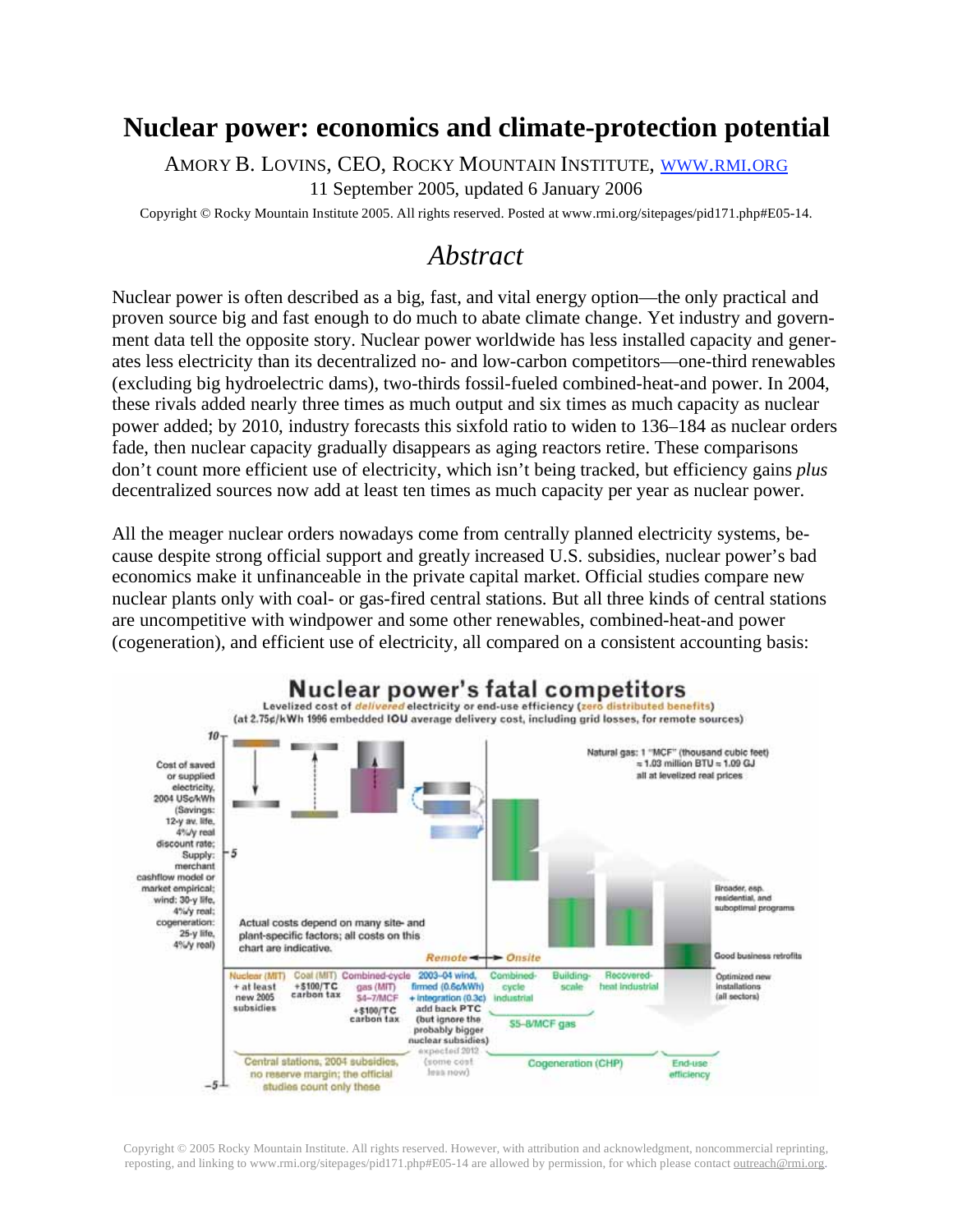Efforts to make nuclear plants appear competitive with central coal or gas plants by enlarging nuclear subsidies or taxing carbon dioxide  $(CO<sub>2</sub>)$  emissions are futile, because windpower and some other renewables, cogeneration, and technologies for wringing more work from each kilowatt-hour will still win in the marketplace—by margins far too great for new reactor technologies or further-streamlined siting and regulation to overcome, even in principle.

Empirical data also confirm that these competing technologies not only are being deployed an order of magnitude faster than nuclear power, but ultimately can become far bigger. In the U.S., for example, full deployment of these very cost-effective competitors (conservatively excluding all renewables except windpower, and all cogeneration that uses fresh fuel rather than recovered waste heat) could provide ~13–15 times nuclear power's current 20% share of electric generation—all without significant land-use, reliability, or other constraints. The claim that "we need all energy options" has no analytic basis and is clearly not true; nor can we afford all options. In practice, keeping nuclear power alive means diverting private and public investment from the cheaper market winners—cogeneration, renewables, and efficiency—to the costlier market loser.

Nuclear power is an inherently limited way to protect the climate, because it makes electricity, whose generation releases only two-fifths of U.S.  $CO<sub>2</sub>$  emissions; it must run steadily rather than varying widely with loads as many power plants must; and its units are too big for many smaller countries or rural users. But nuclear power is a still less helpful climate solution because it's about the slowest option to deploy (in capacity or annual output added per year)—as observed market behavior confirms—and the most costly. Its higher cost than competitors, per unit of net CO2 displaced, means that every dollar invested in nuclear expansion will *worsen* climate change by buying less solution per dollar. Specifically, every \$0.10 spent to buy a single new nuclear kilowatt-hour (roughly its delivered cost, including its 2004 subsidies, according to the authoritative 2003 MIT study's findings expressed in 2004 \$) could instead have bought 1.2 to 1.7 kWh of windpower ("firmed" to be available whenever desired), 0.9 to 1.7+ kWh of gas-fired industrial or  $\sim$ 2.2–6.5+ kWh of building-scale cogeneration (adjusted for their CO<sub>2</sub> emissions), 2.4–8.9 kWh of waste-heat cogeneration burning no incremental fuel (more if credited for burning less fuel), or from several to 10+ kWh of electrical savings from more efficient use. In this sense of "opportunity cost"—any investment foregoes other outcomes that could have been bought with the same money—nuclear power is far *more* carbon-intensive than a coal plant.

For these reasons, expanding nuclear power would both reduce and retard the desired decrease in CO<sub>2</sub> emissions. Claims that more nuclear plants are needed to protect Earth's climate cannot withstand documented analysis nor be reconciled with actual market choices. If you worry about climate change, it is essential to buy the fastest and most effective climate solutions. Nuclear power is just the opposite. Claimed broad "green" support for nuclear expansion, if real (which it's not), would therefore be unsound and counterproductive. And efforts to "revive" this moribund technology, already killed by market competition, can only waste time and money.

```
******************************************************************************
```
*Acknowledgements.* This paper was prepared with generous support from The William and Flora Hewlett Foundation. Some of the background research was undertaken at the request of the California Energy Commission. The author is grateful to John Anderson PE, Kyle Datta, Ken Davies, Nathan Glasgow, Imran Sheikh, John Stanley, and Dr. Joel Swisher PE for analytic and production support; Robin Strelow for graphics; Tom Casten, Dr. Eric Martinot, Navigant Consulting, Susan Richards PE, and World Alliance for Decentralized Energy for data; and Peter Bradford, Antony Froggatt, Dr. Victor Gilinsky, Jim Harding, Doug Koplow, and Mycle Schneider for insightful papers. The views expressed are solely the author's. Corrections and critiques are invited, c/o outreach@rmi.org.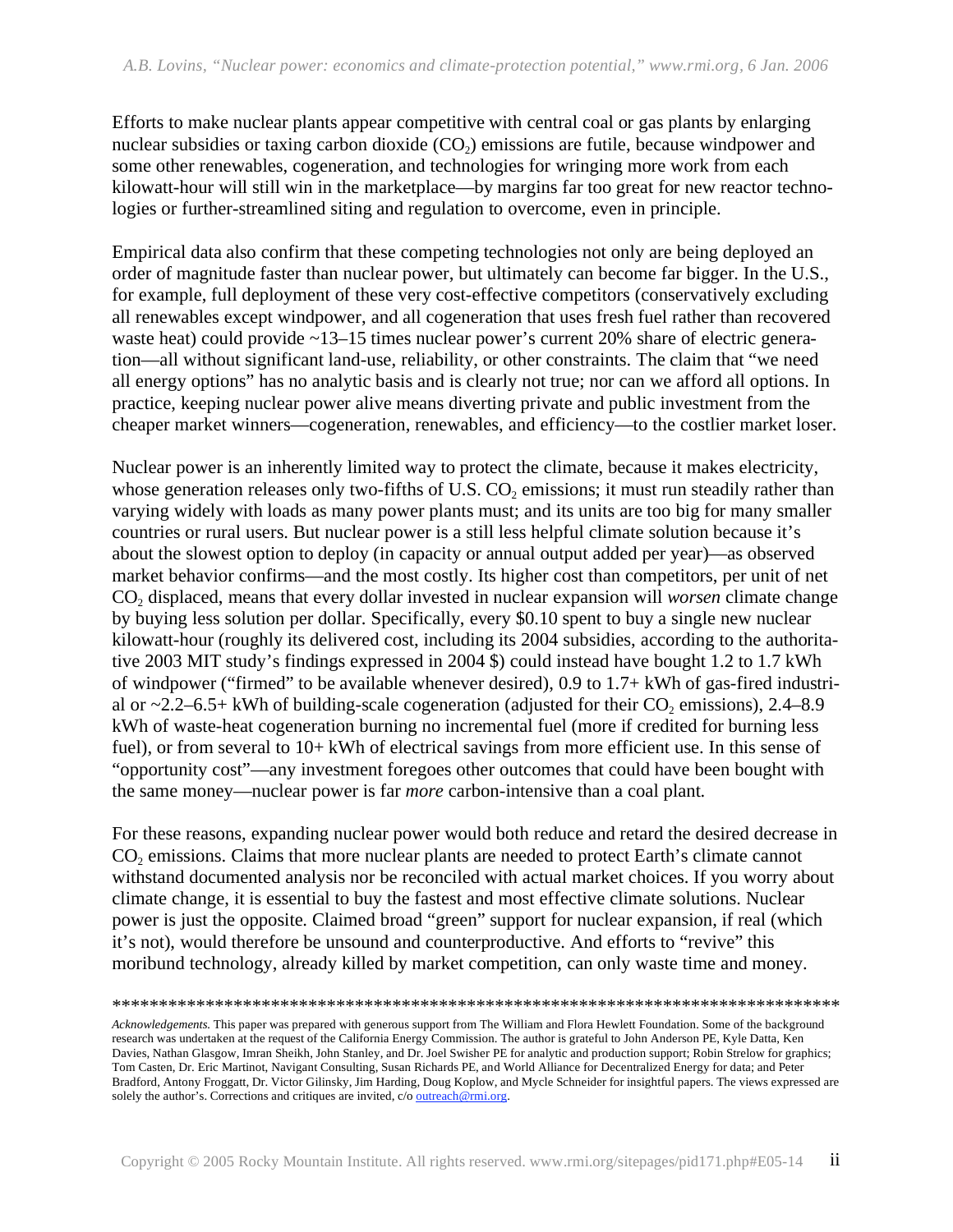## Nuclear power: economics and climate-protection potential<sup>1</sup>

AMORY B. LOVINS, CEO, ROCKY MOUNTAIN INSTITUTE, WWW.RMI.ORG

11 September 2005, updated 6 January 2006

Copyright © Rocky Mountain Institute 2005. All rights reserved. Posted at www.rmi.org/sitepages/pid171.php#E05-14.

#### *The race is to the fleet*

National energy policy currently rests on and reinforces an illusion. Ingenious advocates conjure up a vision of a vibrant nuclear power industry poised for rapid growth, with no serious rivals in sight, and with a supposedly vital role in mitigating the threat of climate change.**<sup>2</sup>** A credulous press accepts this supposed new reality and creates an echo-box to amplify it. Some politicians and opinion leaders endorse it. Yet industry data reveal the opposite: a once significant but now dying industry already fading from the marketplace (Figs. 1–2, pp. 2–3), overtaken and humbled by swifter rivals. In 2004 alone, Spain and Germany each added as much wind capacity—two billion watts (GW)—as nuclear power is adding worldwide in each year of this decade.<sup>3</sup> Around 2005–2006, nuclear construction starts may add less capacity than solar cells. And in the year 2010, nuclear power is projected by the International Atomic Energy Agency to add 136–184 less net capacity than the decentralized electricity industries project their technologies will add.<sup>4</sup>

That astonishing ratio will increase further, not only because micropower is growing so fast from a base that's already bigger than nuclear power, but also because the aging of nuclear plants is about to send global installed nuclear capacity into a long decline. Mycle Schneider and Antony Froggatt<sup>5</sup> have shown that the world's average reactor is 21 years old, as is the average of the 107 units already permanently retired. Their analysis of reactor demographics found that if the reactors now operating run for 40 years (32 under German law), then during the next decade, 80 more will retire than are planned to start up; in the following decade, 197; in the following, 106; and so on until they're all gone around 2050. Even if China built 30 GW of nuclear plants by 2020, it'd replace only a tenth of the overall worldwide retirements. No other nation contemplates anywhere such an ambitious effort, and even China seems unlikely to complete that proposed addition as its power market becomes more competitive and its polity more transparent: nuclear power today is a Treasury-financed state monopoly whose power sales are guaranteed.

<u>.</u>

<sup>&</sup>lt;sup>1</sup> This paper is adapted, slightly updated, and reorganized from the author's "Nuclear power: economic fundamentals and potential role in climate change mitigation," submitted 31 August 2005 to the California Energy Commission in support of the author's 16 Aug. 2005 invited testimony to CEC's Committee Workshop on Issues Concerning Nuclear Power (Integrated Policy Report 2005, docket 04-IEP-1J): www.rmi.org/sitepages/pid171.php#E05-09. For least-cost solutions, see A.B. Lovins, "More Profit With Less Carbon," *Sci. Amer*. **293**(III):74–83 (Sept. 2005), www.sciam.com/media/pdf/Lovinsforweb.pdf and www.rmi.org/sitepages/pid173.php#C05-05. A broader list, equating nominal nuclear growth with modest efficiency gains, is S. Pacala & R Socolow, "Stabilization Wedges: Solving the Climate Problem for the Next 50 Years with Current Technologies," *Science* **<sup>305</sup>**:968–972 (2004). 3 <sup>3</sup> The Spanish government just raised its wind target from 13 GW in 2010 to 20 GW in 2011 (15% of total capacity). <sup>4</sup> RMI analysis graphed in Figs. 1–2 (p. 2) and documented in a methodological note, spreadsheet, and references at www.rmi.org/sitepages/pid171.php#E05-04. Dr. Eric Martinot (ex-LBNL, now at Tsinghua University) has independently reached similar conclusions: *Renewables 2005: Global Status Report*, Nov. 2005, www.ren21.net. M. Schneider & A. Froggatt, "On the Way Out," *Nucl. Eng. Intl.*, June 2005, pp. 36–38; *The World Nuclear Industry Status Report 2004,* www.greens-efa.org/pdf/documents/greensefa\_documents\_106\_en.pdf, Dec. 2004.

Copyright © 2005 Rocky Mountain Institute. All rights reserved. However, with attribution and acknowledgment, noncommercial reprinting, reposting, and linking to www.rmi.org/sitepages/pid171.php#E05-14 are allowed by permission, for which please contact outreach@rmi.org.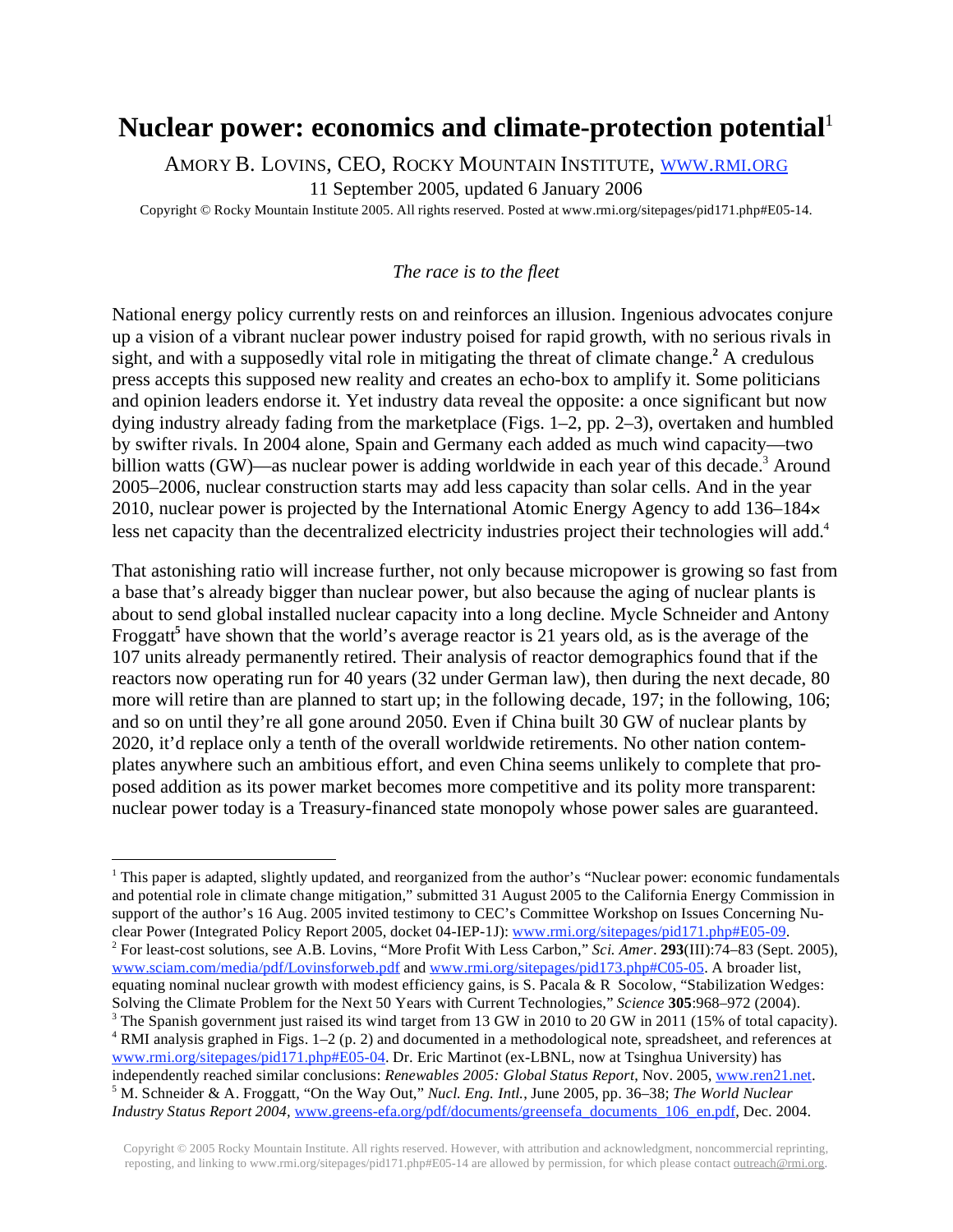*Fig. 1. Worldwide, low- and no-carbon decentralized sources of electricity surpassed nuclear power in capacity in 2002 and in annual output in 2005. In 2004, they added 5.9 as much capacity and 2.9 as much annual output as nuclear power added. (Output lags capacity by 3 y because nuclear plants typically run more hours per year than windpower and solar power though other renewables, like the fossil-fueled cogeneration shown, have high average capacity factors. Large hydro, over 10 MWe, isn't shown in these graphs nor included in this paper's analysis.) The post-2004 forecasts or projections shown are industry's, and are imprecise but qualitatively clear. The E.U. aims to get 12% of its energy and ~21% of electricity from renewables by 2010, when the European Wind Energy Association projects 75 GW of installed European windpower. China targets decentralized renewables to grow from 37 GW in 2004 to 60 GW, a tenth of total capacity, in 2010. Two-thirds of the decentralized non-nuclear capacity shown is fossil-fueled co- or trigeneration (making power + heat + cooling); its total appears to be conservatively low* (e.g*., no steam turbines outside China), and it is ~60–70% gas-fired, so its overall carbon intensity is probably less than half that of the separate power stations and boilers (or furnaces) that it has displaced; the normal range would be ~30–80% less carbon.* 

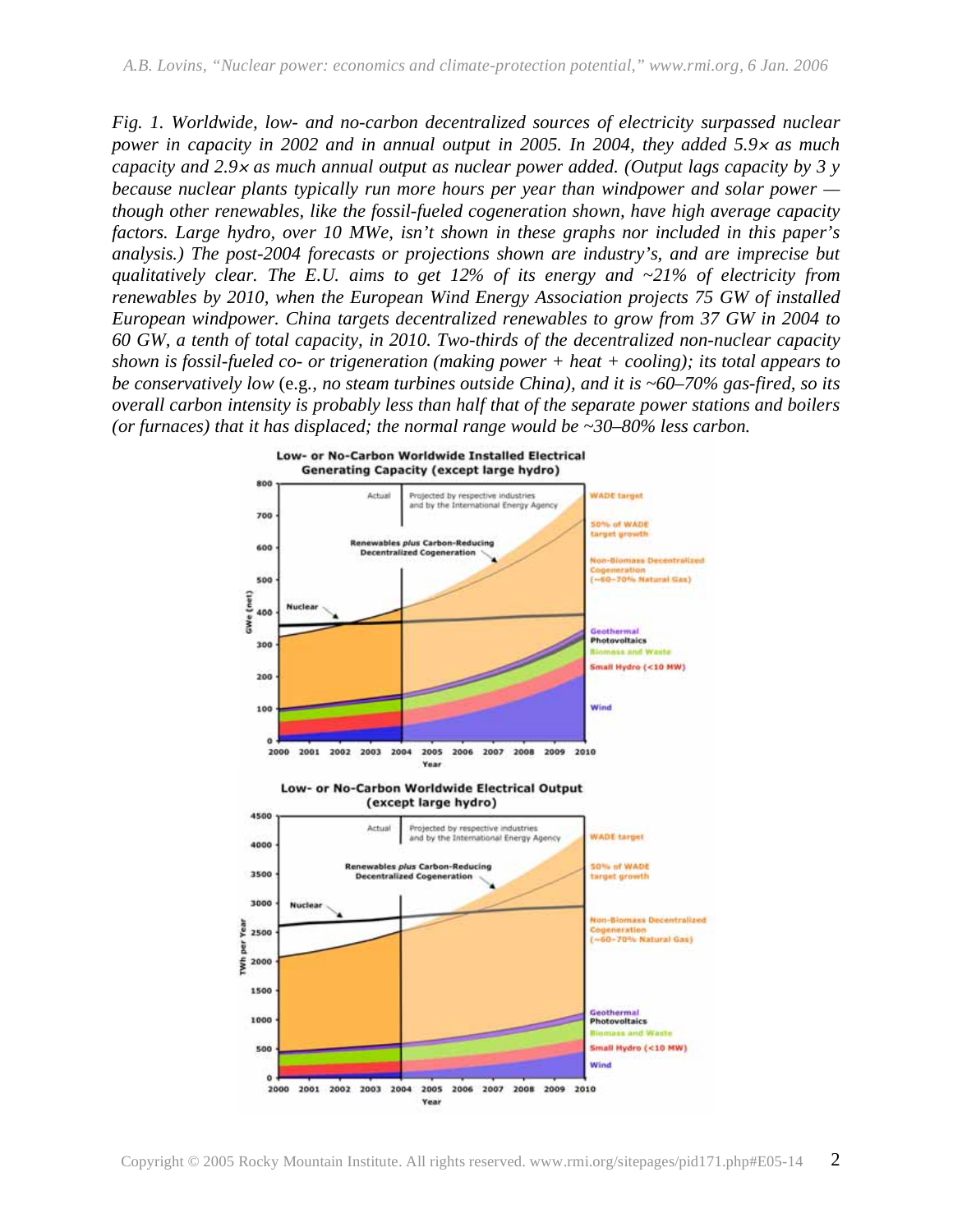Thus the global nuclear enterprise has been definitively eclipsed by its decentralized competitors, even though they received  $24 \times$  smaller U.S. federal subsidies per kWh in FY1984 $^6$  and are often barred from linking fairly with the grid. The runaway nature of the competitors' market victory is evident from Fig. 2 (the first derivative of the upper graph in Fig. 1), showing global *additions* of electric generating capacity by year and by technology, all derived from the same industry data.

*Fig. 2. Nuclear power's allegedly "small, slow" decentralized low- and no-carbon supply-side competitors are growing far faster, and are taking off rapidly while nuclear additions fade. Note also the light dotted line of nuclear construction starts, a leading indicator. (It stops in 2004 because future plans are uncertain; due to lead times, this won't affect 2010 completions.)* 



Moreover, these striking graphs show only the supply side. Electric end-use efficiency may well have *saved* even more electricity and carbon. Most countries don't track it, so it can't be rigorously plotted on the same graph, but clearly it's a large and expanding resource. As one rough indication, the 1.98% drop in U.S. electric intensity in 2003 (whatever its causes) would correspond, at constant load factor, to saving 13.8 GW<sub>p</sub>—6.3× U.S. utilities' declared 2.2 GW<sub>p</sub> from demand-side management—and the 2004 intensity drop of 2.30% would have saved  $>16$  GW<sub>p</sub> (plus 1 GW<sub>p</sub>/y from utility load management actually exercised). The U.S. uses only one-fourth of the world's electricity, so it's hard to imagine that global savings don't rival or exceed global

 $\overline{a}$ <sup>6</sup> See the detailed analysis in RMI Publications  $\#CS85$ -7 and  $-22$  (hard copy orderable from www.rmi.org). FY1984 federal energy subsidies exceeded \$50b/y. Per unit of energy or savings delivered, they varied by nearly 200-fold between more and less favored technologies. Electricity got 65%—48× as much per kWh as efficiency. Subsidies may be larger and more lopsided today, especially after the 2005 Energy Policy Act. See Doug Koplow's invaluable http://earthtrack.net/earthtrack/index.asp?page\_id=177&catid=66 and his new Nov. 2005 estimate (note 63 below).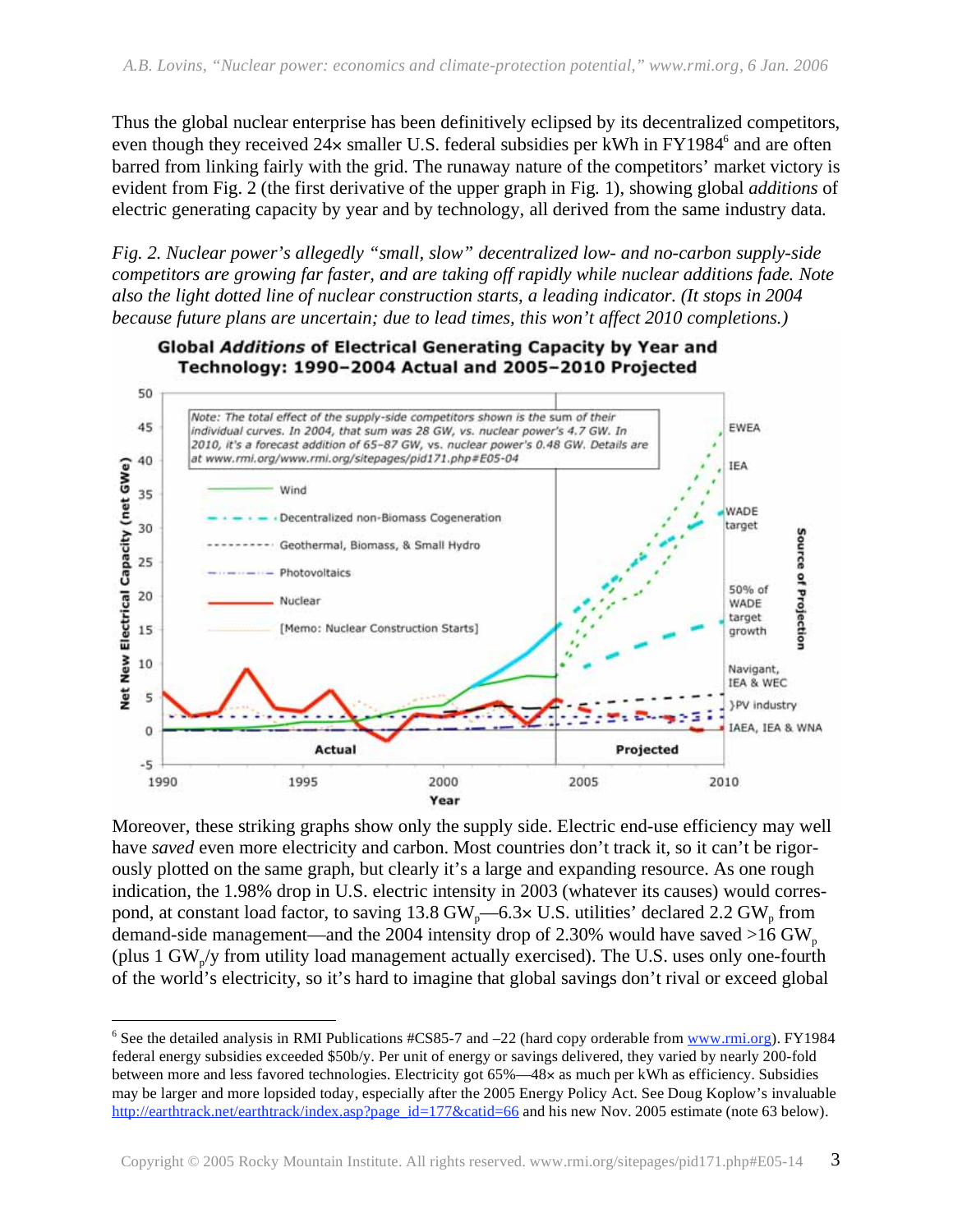additions of distributed generating capacity (24 GW in 2003, 28 GW in 2004).<sup>7</sup> Thus these *total* global additions must exceed annual nuclear capacity growth by upwards of tenfold.

Together, then, *the low- or no-carbon supply- and demand-side resource deployments actually occurring in the global marketplace are already bigger than nuclear power and are growing an order of magnitude faster. This is no accident. It simply reflects nuclear power's fundamental uncompetitiveness*—the attribute that, more than any other, makes new nuclear plants unfinanceable in the private capital market.<sup>8</sup> Indeed, the trickle of orders observed worldwide all come from centrally planned electricity systems: nuclear plants aren't bid into auctions nor chosen by an open decision process.<sup>9</sup> But the key question is...uncompetitive compared to what?

<sup>8</sup> S. Kidd (Head of Strategy & Research, World Nuclear Association), "How can new nuclear power plants be financed?," *Nucl. Eng. Intl.* News, 1 Sept. 2005, www.neimagazine.com/story.asp?storyCode=2030770, concludes that despite strong support from the U.S. and other national governments, "financing new nuclear build in the financial markets will prove very challenging." This is due as much to painful experience as to prospective analysis: as Mark Twain put it, "A cat which sits on a hot stove lid will not do so again, but neither will it sit on a cold one." <sup>9</sup> P. Bradford, "Nuclear Power's Prospects in the Power Markets of the 21<sup>st</sup> Century," 2005, Nonproliferation Education Center, www.npec-web.org/projects/Essay050131NPTBradfordNuclearPowersProspects.pdf. The Finnish Parliament's recent choice of a nuclear plant doesn't contradict this claim—the secretively handled supporting study used favorable assumptions (*e.g.* 5%/y real discount rate,  $\epsilon$ 1,794/kW capital cost including interest during construction); modern decentralized supply- and demand-side competitors weren't seriously considered; the buyer was a taxexempt TVA-like nonprofit entity with captive customers, economically equivalent to a long-term power-purchase contract, with no private capital at risk; the plant was mainly financed by 2.6%/y loans provided under unprecedent-

<sup>-</sup><sup>7</sup> The focus of nearly all EIA data (probably >99%) on the supply side—which provided only 22% of the increase in U.S. energy services during 1996–2005—creates a dangerous "blind spot" that helps make U.S. energy policy in 2005 eerily similar to that of the early 1980s. President Reagan then sought, with modest success, to boost centralized supply expansions with subsidies and siting preëmption. But thanks to Ford/Carter policies, reinforced by the 1979 second oil price shock, the market was quietly producing a gusher of efficiency. For a time, these two trains, one using less energy and the other producing more, sped down the same track in opposite directions. In 1984–85, they met head-on. That almighty trainwreck glutted supplies, crashed prices, and bankrupted suppliers. Efficiency was among the victims too: attention wandered, and Americans, having spent twenty years learning how to save energy, spent the next twenty years forgetting. Soon we may see this very bad movie all over again. Persistently high and jittery oil prices are eliciting major vehicle and biofuel innovations. Micropower is booming. Primaryenergy and electric intensities have respectively been falling 2.3 and 1.5%/y since 1996, providing 78% of the increase in delivered energy services. The statistical invisibility of that 78% of the action to policymakers and investors risks repeating, on a larger scale, the ~\$100b of losses recently incurred by merchant combined-cycle-plant construction to meet imaginary demand (inferred from a misinterpretation of California's 2000–01 power crisis see www.rmi.org/images/other/Energy/E01-20\_CwealthClub.pdf—plus the Western Fuels Association-funded lie, spread then and now by Mark Mills and Peter Huber, that information technology is a huge and rapidly growing electricity-guzzler; *cf.* http://enduse.lbl.gov/Projects/InfoTech.html). Most of those merchant builders are now deservedly bankrupt. Yet the basic lessons of this episode, like the broader mid-1980s energy-market crash, remain seemingly unlearned. Markets do work. Demand does respond to price. Supply and demand do equilibrate. Small, fast technologies—mass-produced modules with inherently short lead times, deployable by diverse market actors without specialized institutions—can reach customers before big, slow ones can, grabbing revenue streams from energy suppliers. In the early 1980s, efficiency won the race for revenue; today, it's efficiency plus micropower both far cheaper, more attractive, and with more mature market channels than in the early 1980s. Then, federal policy drove efficiency gains; today, the drivers are smart corporate decisions and state policies. Different details can yield nearly identical results, because these powerful forces continue to operate whether we perceive them or not. In this decade as in the 1980s, those who believe they are helping the nuclear, coal, and hydrocarbon industries may prove to be their worst enemies, while those whom some in those industries might consider their foes may turn out to have done the most to try to save them from federally sponsored disaster. The main hope of averting a mid-1980s-like crash lies in investors' prudence and in the more balanced data, policies, and investment habits fostered by states with policy frameworks based on market processes, not desired outcomes.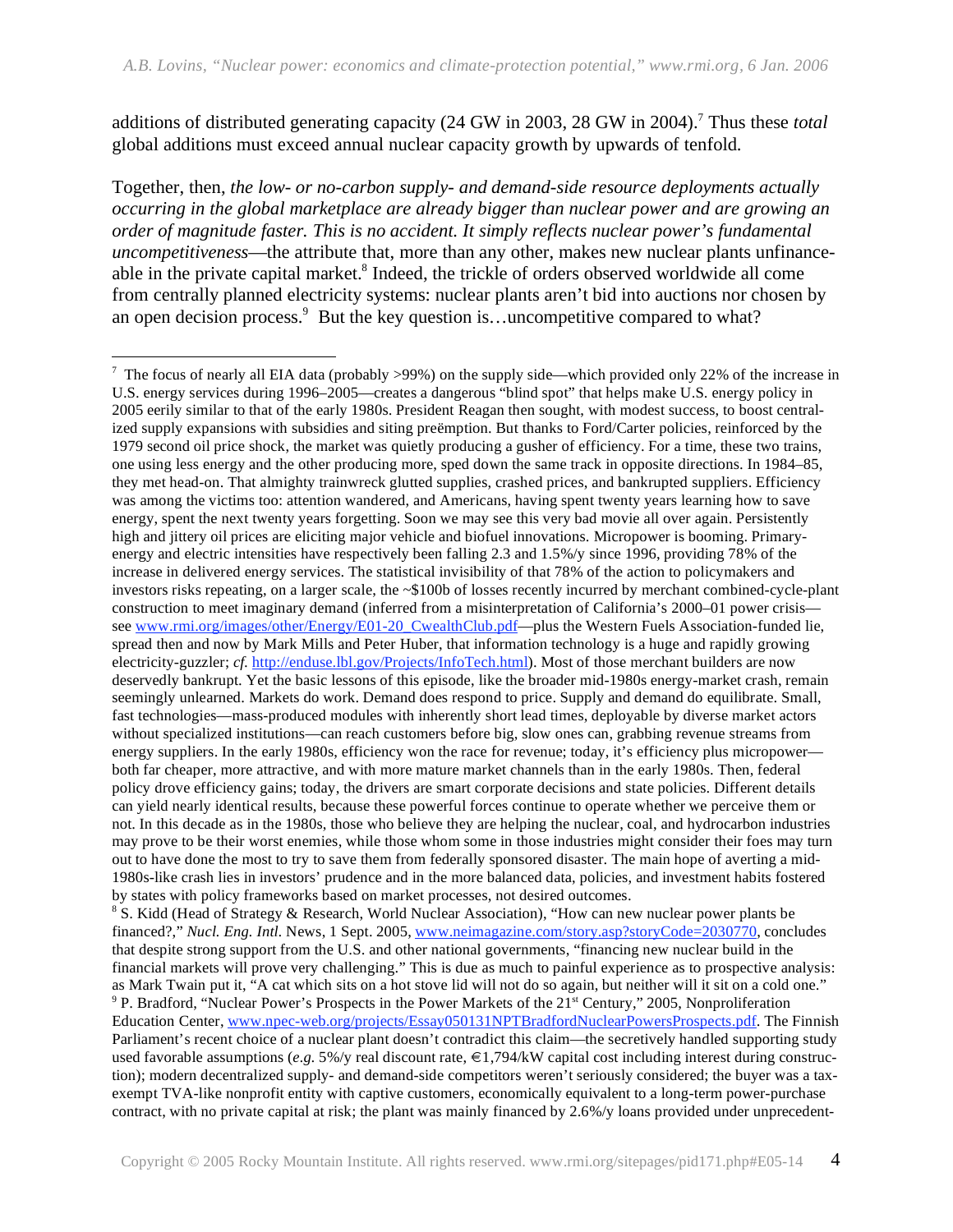#### *Comparing nuclear power with* all *its main competitors—not just the costliest ones*

Standard studies compare a new nuclear plant only with a central power plant burning coal or natural gas. They conclude that new nuclear plants' marked disadvantage in total cost might be overcome if their construction became far cheaper, or if construction and operation were even more heavily subsidized, or if carbon were heavily taxed, or if (as nuclear advocates prefer) all of these changes occurred. *But those central thermal power plants are all the wrong competitors. None* of them can compete with windpower (and some other renewables), let alone with two far cheaper resources: cogeneration of heat and power, and efficient use of electricity. The MIT study (note 57), like every other widely quoted study of nuclear economics, *simply didn't examine these competitors*<sup>10</sup> on the grounds of insufficient time and funding. Thus the distinguished authors' "judgment" that nuclear power merits continued subsidy and support, because we'll supposedly need all energy options, is only their personal opinion unsupported by analysis. The author has verified this widely overlooked interpretation with three of the MIT study's leaders.

To illuminate why the standard studies' consistent omission of non-central-plant alternatives matters, Fig. 3 summarizes the findings of a fair, conservative, simple, and transparent analysis comparing new nuclear plants with an expanded range of widely and abundantly available competitors, all expressed on the same accounting basis—real levelized<sup>11</sup> cost (over a lifetime appropriate for each technology) per *delivered* kilowatt-hour. The methodology and assumptions are in the Appendix on pp. 18–25. Like Fig. 1–2's industry projections for various technologies, one can quibble about many details of the numbers, but their qualitative import is incontrovertible: as the Italian proverb says, *L'aritmetica non è opinione* (arithmetic is not an opinion).

The left side of Fig. 3 first shows the MIT study's nuclear results and its potential "unproven but plausible" nuclear cost reductions under "optimistic" assumptions. Those cost reductions would be a very ambitious outcome for the levels of subsidy and compliant regulation added by the federal Energy Policy Act of 2005. On the contrary, Standard & Poor's has concluded<sup>12</sup> that the Act's nuclear provisions probably won't much reduce nuclear developers' market cost of capital, because most of the key nuclear risks that concern the capital market remain unaddressed. (The bleak competitive prospects for nuclear power revealed by the rest of the graph should deter investment even more, but S&P probably didn't consider that.)

<u>.</u>

ed arrangements by German and French parastatals to support those nations' vendors Siemens and Areva (a deal now under legal challenge before the European Commission as an illegal subsidy); and the plant itself, a reported  $\leq$  1,875–2,000/kW turnkey bid in 2003 (then worth ~\$2,500/kWe in 2004 \$), is clearly a loss-leader bid by desperate vendors: an identical unit proposed for France is reportedly expected to cost at least 25% more. Finland's Dec. 2005 energy policy omits nuclear (www.neimagazine.com/story.asp?sectionCode=132&storyCode=2032999). <sup>10</sup> The MIT study's Executive Summary states: "We did not analyze other [i.e., non-central-plant] options for reducing carbon emissions—renewable energy sources, carbon sequestration, and increased energy efficiency—and therefore reach no conclusions about priorities among these efforts and nuclear power." However, the study's authors drew such a conclusion in the very next sentence: "In our judgment, it would be a mistake to exclude any of these four options at this time." The key issue, of course, is what "exclude" means in practice. Hardly anyone is suggesting that nuclear power not be allowed, on principle, to be offered in the marketplace. Rather, the question is whether it should be given further subsidies and other advantages (as Congress just did) to try to keep it alive despite its manifest inability to compete unaided. Such assistance inevitably comes at competitors' expense.  $11$  A stream of annual levelized costs has the same present value as an actual time-varying stream of costs.

<sup>12</sup> *Nucl. Eng. Intl.* News, "Energy Policy Act 2005 has limited credit implications: S&P," 18 August 2005, www.neimagazine.com/story.asp?sc=2030540&ac=7969460. See also Kidd, note 8.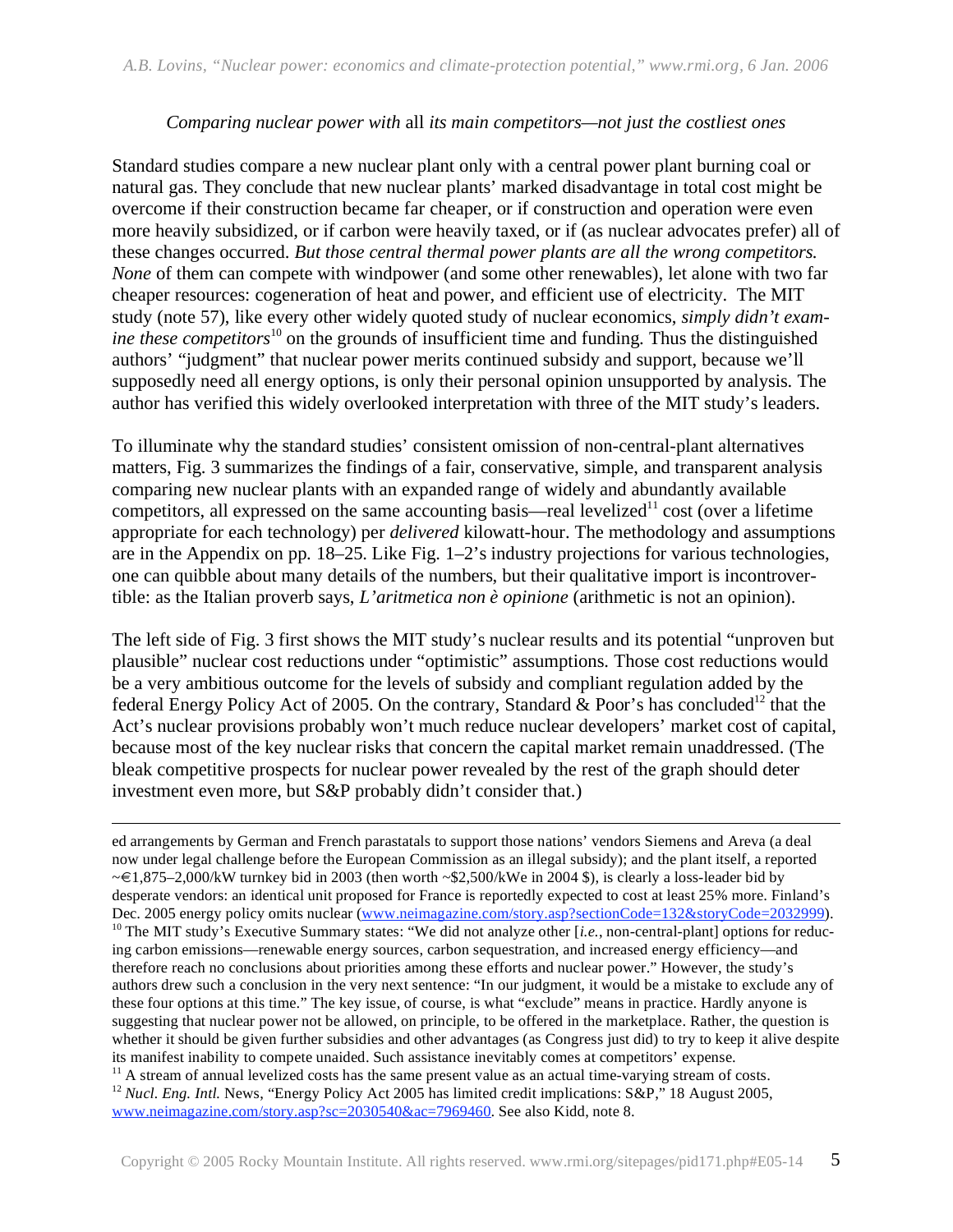Next from the left, Fig. 3 shows the MIT study's conclusions about central coal and gas plants. Heavy carbon taxes (\$100 per tonne of carbon) could raise new-coal-electric costs nearly to current new-nuclear costs, based on the 2004 levels of subsidies baked into the numbers shown for both. Alternatively, a very generous interpretation of the effects of the new nuclear support legislation could help new nuclear plants to approach the current market prices of coal-fired electricity. Gas combined-cycle plants would be less affected by carbon taxes, due to their higher thermal efficiency and gas's lower carbon content, but are likelier to see higher fuel prices.

The intended effect of the 2005 Energy Policy Act provisions favoring nuclear construction, plus a very high carbon tax, would be to try to reverse nuclear power's current market disadvantage *vs.* its central-plant competitors. But the rest of Fig. 3 suggests that the immense lobbying efforts that have gone and will continue to go into trying to interchange the relative costs of these three central-plant options will prove futile, because *all three are grossly uneconomic* compared with decentralized supply-side and demand-side competitors, shown on a consistent accounting basis.

*Fig. 3. The canonical 2003 MIT study, whose results continue to look conservative, says a new nuclear plant would produce electricity for about 7.0¢/kWh (2004 \$). Adding the cost of delivery to the customers (at least 2.75¢/kWh) raises this busbar cost to 9.8¢ per* delivered *kWh. The decentralized competitors' delivered costs shown are typically observed for well-executed U.S. marketplace projects. The analysis, detailed on pp. 18–25, systematically favors nuclear power.* 



This comparison is conservative in many ways, including:

o The large pre-2005 subsidies to nuclear power and other central stations are baked into the costs graphed, but the Production Tax Credit for windpower (in 2004 \$, 1.84¢/kWh for ten years—see note 64 below) is optionally backed out. Most independent students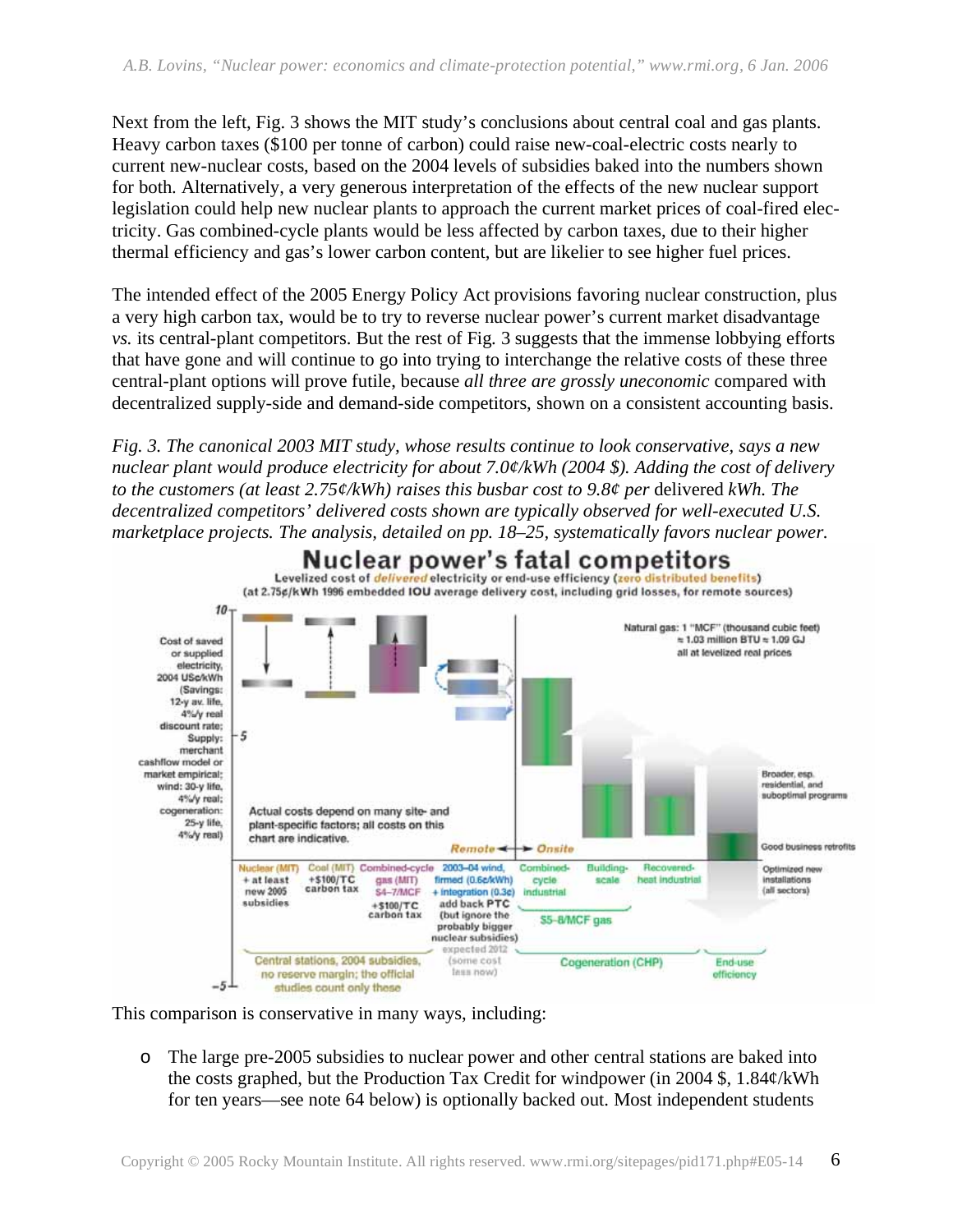estimate nuclear subsidies' value at well above wind's PTC (see p. 20).<sup>13</sup> Indeed, that PTC was meant to offset the larger permanent subsidies to central-plant competitors. Now that nuclear power has been given its own PTC, this effort to level at least part of the playing-field has again been re-tilted.

- o Windpower is assumed to incur a 0.9¢/kWh firming and integration cost (generally well above actual), but no corresponding reserve-margin or spinning-reserve cost is counted for nuclear or other central plants, although their large unit size makes them tend to fail in larger chunks and their forced outages often last longer. *Every* source of electricity is intermittent, differing only in why they fail, how often, how long, and how predictably.
- o Marginal costs of delivering power from all the remote sources are understated by using nine-year-old average embedded historic costs—and for investor-owned utilities (IOUs), which generally have denser loads than the quarter of U.S. demand that they don't serve.
- o Other than heat recovery by cogeneration, *none* of the 207 "distributed benefits" documented in RMI's *Economist* 2002 book of the year *Small Is Profitable* is counted—yet they typically increase the economic value of distributed resources (supply- *and* demandside) by an order of magnitude, swamping all the cost differences shown.<sup>14</sup>
- o The case made by the static cost comparisons shown—with short-term projections only for nuclear and windpower—becomes far stronger when one considers cost *trends*. For fundamental and durable reasons, as discussed on pp. 20–22 for windpower, efficiency and renewables are getting rapidly cheaper.<sup>15</sup> (Page 21 also notes that some wind projects *today* have half the lowest cost assumed here.) The end-use efficiency potential, too, gets ever bigger and cheaper as new and improved technologies, offshore and high-volume manufacturing, competition, streamlined delivery, and (above all) integrative design outpace the depletion of potential savings.<sup>16</sup> The speed of and further scope for all these competitors' improvements far exceeds any plausible improvements for nuclear power.

 $\overline{a}$ <sup>13</sup> "Energy Subsidies in the European Union: A brief overview," European Environment Agency (Copenhagen), 2004, http://reports.eea.eu.int/technical\_report\_2004\_1/en/Energy\_FINAL\_web.pdf, notes that during the first 15 years' industrial development, the U.S. subsidized nuclear power ~30x as heavily as windpower per kWh produced. UNDP estimates that only ~8% of the past 30 years' world energy  $R&D$  subsidies went to *all* renewables combined.<br><sup>14</sup> A.B. Lovins *et al., Small Is Profitable*, RMI, 2002, www.smallisprofitable.org, fully documents the benefits." The biggest come from financial economics—lower risk with small fast modules, avoided fuel-price volatility risk (worth  $\sim$ 1–2¢/kWh for windpower), etc.—and the next biggest from electrical engineering. <sup>15</sup> See slides 9–10 in the .PPT at www.rmi.org/sitepages/pid171.php#E05-09. Some argue that onshore wind has very limited potential because of siting conflicts (in the U.K., a leading nuclear advocate, Sir Bernard Inghams, reportedly boasted he had fomented two-thirds of these: P. Toynbee, *Guardian*, 23 Aug. 2003). Yet this objection seems unsound because most lower-48-states onshore wind resources are on very low-value land whose few residents are generally eager for such projects: Native American Reservations just in the Dakotas have ~300 GW of high-class windpower potential, and nearly all High Plains farmers and ranchers welcome the royalties. People who think onshore sites will be very limited then extrapolate from odd cases like the Cape Cod windpower controversy to argue that offshore wind is equally likely to be blocked by siting conflicts. It seems more plausible that offshore siting issues—coastal visibility, navigation and fishing compatibility, cable and structural cost, marine engineering —will be offset by free land and by stronger, steadier wind regimes (less surface roughness, hence lower gustiness). 16 For example, Jim Rogers PE notes that in *nominal* dollars, compact fluorescent lamps cost >\$20 in 1983, \$2–5 in 2003 (with ~1b/y volume); electronic T-8 lighting ballasts, >\$80 in 1990, <\$20 in 2003 (while producing 30% more light per watt); industrial variable-speed drives, ~60–70% cheaper since 1990; window air conditioners, 54% cheaper and 13% more efficient than in 1993; low-emissivity window coatings, ~75% cheaper than five years ago; and direct/indirect luminaires have gone from a premium to the cheapest option. Meanwhile, the biggest New England lighting retrofitter has halved the normal contractor price through more streamlined delivery. EPRI's VP Clark Gellings agrees the "negawatt" resource is becoming cheaper and bigger (personal comm., 4 July 2005).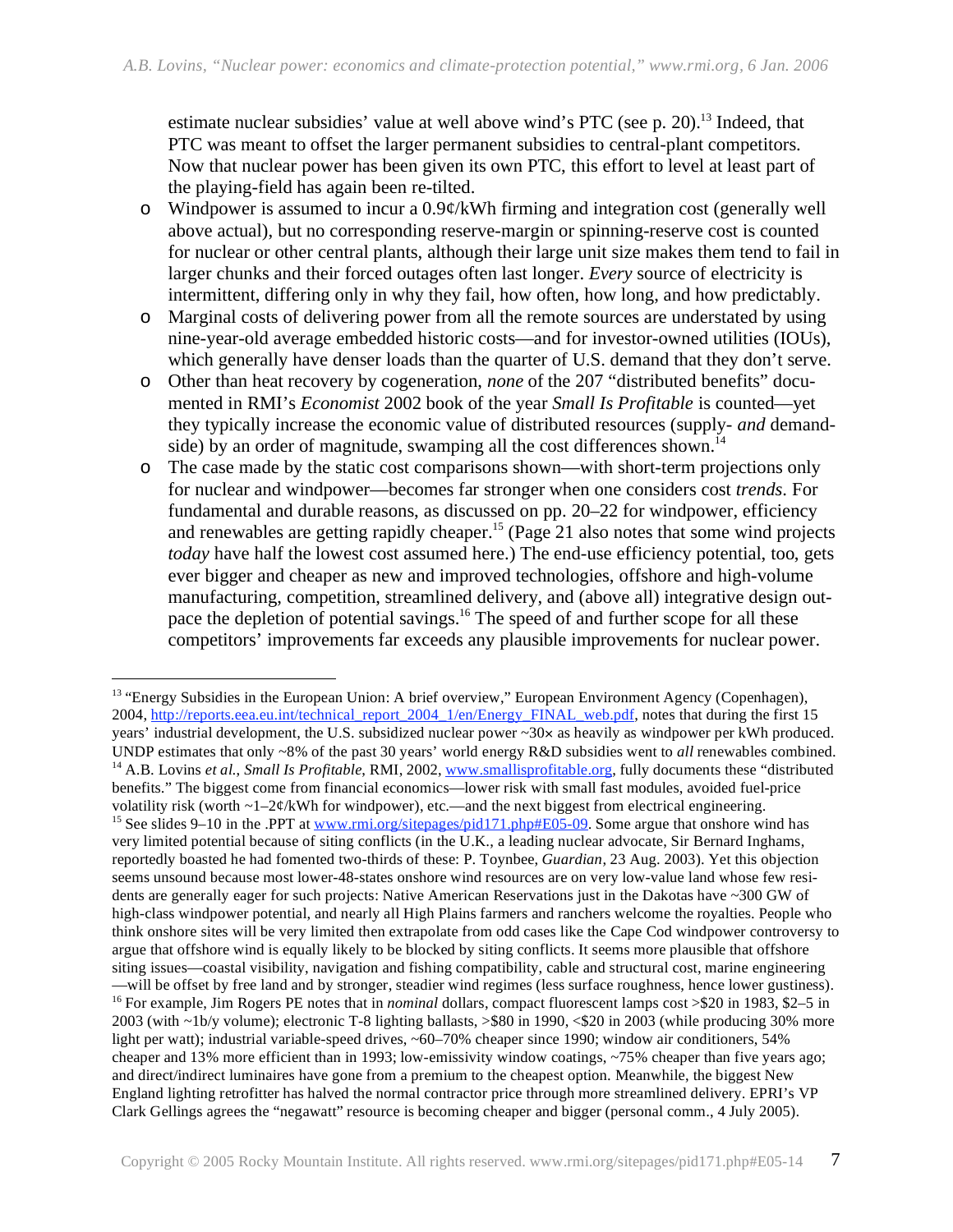Fig. 3 shows a huge gap between the cost of delivered electricity from new central plants and the cost of delivered or saved electricity from just the three categories of decentralized resources included—not counting the many other renewables now succeeding in the market (Figs.  $1-2$ ).<sup>17</sup> That gap is so big that *nothing can save nuclear power from its dismal economics.* Not regulatory change: the U.S. industry has already enjoyed a regulatory system of its own design for a quarter-century with zero orders. Not new kinds of reactors: if the nuclear steam supply system were *free*, the rest of the plant would still cost too much. Not carbon taxes: they'd help efficiency and renewables equally and cogeneration at least half as much. Not hydrogen: nuclear energy is a hopelessly costly way to split water.<sup>18</sup> And not the roughly \$13 billion of new nuclear subsidies just added: history teaches us that markets ultimately prevail. Indeed, history also suggests that whenever a President makes nuclear power the centerpiece of energy policy and tries to smooth its way, the resulting relaxation of market discipline ultimately harms its prospects.<sup>19</sup>

#### *Comparative speed*

Although nuclear power is clearly the costliest resource in Fig. 3, might it have other advantages that from a public policy perspective could justify paying a premium for it? Clearly freedom from carbon emissions<sup>20</sup> isn't sufficient, because renewables and end-use efficiency provide the same attribute at much lower cost, and cogeneration does so partially; a fossil-fueled cogenerator that saves, for example, half as much carbon per kWh and costs half as much per kWh as a zerocarbon resource thereby saves carbon at the same cost per ton. But might the comparative *speed* 

 $\overline{a}$ <sup>17</sup> This slate seems bound to expand, probably dramatically, as basic innovation accelerates— $e.g.,$  cheap 65%-efficient quantum-dot photovoltaics, cheap PV concentrators (www.sunengy.com), or using ultralight fuel-cell cars as plug-in power plants when parked. The latter option (typically using hydrogen reformed from natural gas), which the author proposed in the early 1990s, would give the U.S. light-vehicle fleet an order of magnitude more generating capacity than is now on the grid: A.B. Lovins & D.R. Cramer, "Hypercars®, Hydrogen, and the Automotive Transition," *Intl. J. Veh. Design* **35(1/2)**:50–85 (2004), www.rmi.org/images/other/Trans/T05- 01\_HypercarH2AutoTrans.pdf, and note 18. 18<br><sup>18</sup> This is as true of nuclear heat for thermolysis of water as of nuclear electricity for electrolysis: A.B. Lovins,

<sup>&</sup>quot;Twenty Hydrogen Myths," 2003, www.rmi.org/images/other/Energy/E03-05\_20HydrogenMyths.pdf. <sup>19</sup> Bradford, note 9.

 $20$  Neither nuclear power nor any other electrical resource is wholly carbon-free when embodied energy is counted, though most end-use efficiency comes very close. Nuclear plants' cement and steel intensity, plus uranium enrichment energy, actually make the net-energy issue worth exploring. Dr. John Price and the author did so with the best literature available in 1977 (*Non-Nuclear Futures*, Ballinger [Cambridge MA], Part Two), and concluded that nuclear plants using high-grade uranium ore and low-energy methods of decommissioning and waste management have an order-of-magnitude favorable net energy yield individually. However, that analysis also showed, by a closedform analytic solution, that the rapid nuclear growth forecast then (and proposed now by advocates of nuclear solutions to climate change) would cause a negative net energy balance *for the collective nuclear enterprise* until the growth leveled off. This thesis has recently been revived and the individual-plant analysis updated by J.W.S. van Leeuwen & P. Smith, www.oprit.rug.nl/deenen/Chap\_2\_Energy\_Production\_and\_Fuel\_costs\_rev6.PDF, 6 Aug. 2005 (see also www.world-nuclear.org/info/inf11.htm). Pending review, the author expresses no opinion of their work, but notes that the results will be quite sensitive to the ore-grade, enrichment-technology, and end-of-life assumptions. It would also be useful to follow up on another potential climate impact of nuclear power—concerns that 85Kr released by reprocessing could ionize the atmosphere (W.L. Boeck, D.T. Shaw, & B. Vonnegut, *Bull. Am. Meterol. Soc.* **56**:527 (1975); R.G. Harrison & H.M. ApSimon, *Atmos. Electr.* **28**(4):637–648 (1994)), or possibly help to form ultrafine aerosols (R.H. Harrison & K.S. Carslaw, *Revs. Geophys.* **41**(3):1012 (2003); K.S. Carslaw, R.G. Harrison, & J. Kirkby, *Science* **298**:1732–1737 (2002)), enough to affect nimbus rainfall (such as the Asian monsoon) or other important processes. Collapsing nuclear growth has moderated this concern, but it persists, and direct observational tests seem difficult due to uncontrolled variables.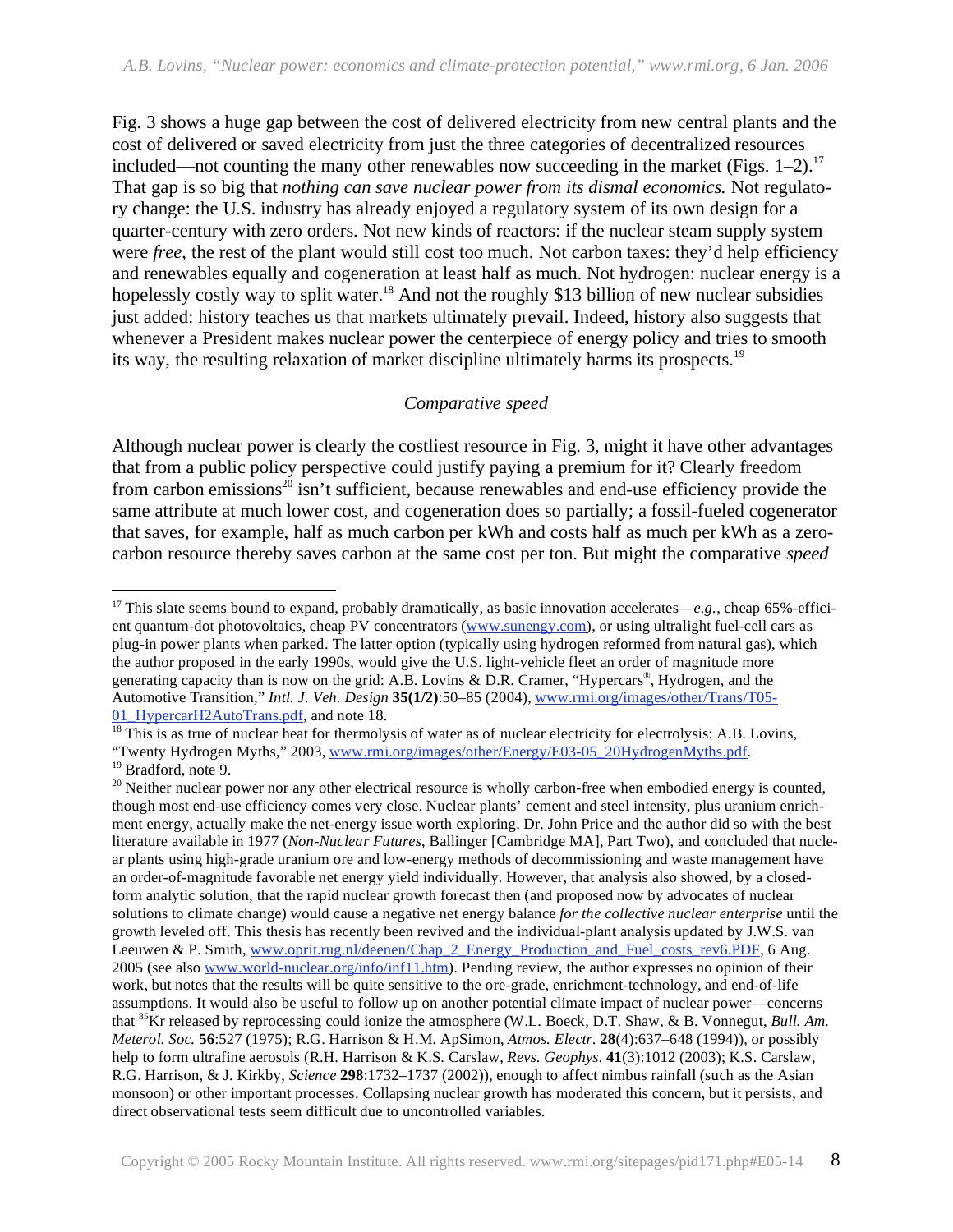of deploying these various resources at scale, and the total scale that they can ultimately achieve, offer nuclear power such an advantage?

Figs. 1–2 (pp. 2–3) show that in 2004, when U.S. windpower additions were artificially depressed, decentralized low- and no-carbon generation worldwide nonetheless outpaced nuclear power by nearly sixfold in annual capacity additions and nearly threefold in annual output additions, and was pulling away rapidly. This occurred at a substantial scale, four times that of U.S. nuclear power—adding 28 GW to the 2003 global decentralized-generation base of ~383 GW and was achieved despite nuclear power's generally higher subsidies per kWh (with modest exceptions, notably in Germany) and its far easier access to the grid. This speed disparity, probably more than doubled by efficient use (pp. 3–4), reflects the decentralized competitors' basic advantages, such as short lead times, modularity, economies of mass production, usually mild siting issues (excepting such pathological cases as Cape Cod wind), and the inherently greater speed of technologies that are deployable by many and diverse market actors without needing complex regulatory processes, challengingly large enterprises, or unique institutions. As either nuclear power or its decentralized supply- and demand-side competitors grow, it's hard to imagine how this balance of speed could ever shift in favor of nuclear power—the quintessentially big, long-lead-time, delay-prone, lumpy, complex, and contentious technology, and one that a single major accident or terrorist attack could scuttle virtually everywhere.

Of course *every* technology has its own hassles, obstacles, barriers, and hence risk of slow or no ultimate implementation at scale. Peter Schwartz says that bizarre local rules let a neighbor's objections block his installing photovoltaics on his roof. Efficiency has numerous obstacles—  $\sim$ 60–80 market failures, each convertible to a business opportunity<sup>21</sup>—that leave most of it not yet bought. But efficiency's obstacles are being overcome sufficiently to have sustained an unprecedented 1.5%/y average decline in U.S. electric intensity since 1996, even though electricity is the form of energy most heavily subsidized and most prone to split incentives, is seldom priced on the margin, and is sold by distributors which in 48 states are rewarded for selling more kWh and penalized for selling fewer kWh. (The overall U.S. rate of decrease in primary energy intensity was 2.3%/y during 1996–2004, most of it believed to be due to more efficient use.) Such firms as DuPont, IBM, and STMicroelectronics routinely cut their energy intensity by 6%/y, and word of the resulting juicy profits is spreading.22 In contrast, nuclear power, despite every form of advantage an enthusiastic federal government can provide, has fulfilled no U.S. orders since 1973, and now has a tenth the capacity that was then officially forecast. The key question about "dry hole risk" thus seems to be whether nuclear power, or the diverse portfolio of competing options already far outstripping it in the global marketplace, has the greater risk of badly underfulfilling expectations at scale. Based on actual market behavior and fundamental technological attributes, no *analytic* basis is evident on which nuclear power could satisfy this concern. (The contrary is claimed—by those who also erroneously claim that the decentralized competitors, though necessary and desirable, are *currently* far smaller and slower than nuclear.) An illuminating illustration of the speed of a diverse portfolio of short-lead-time technologies installed by diverse actors in an open market occurred in California during 1982–85, when

 $\overline{a}$ 

<sup>21</sup> This taxonomy is at pp. 11–20 of A.B. & L.H. Lovins, *Climate: Making Sense* and *Making Money*, RMI, 1997, www.rmi.org/images/other/Climate/C97-13\_ClimateMSMM.pdf<br><sup>22</sup> *E.g.*, www.pewclimate.org/companies\_leading\_the\_way\_belc/company\_profiles/index.cfm, www.cool-

companies.org/homepage.cfm, and sporadic reports in *RMI Solutions* newsletter, www.rmi.org.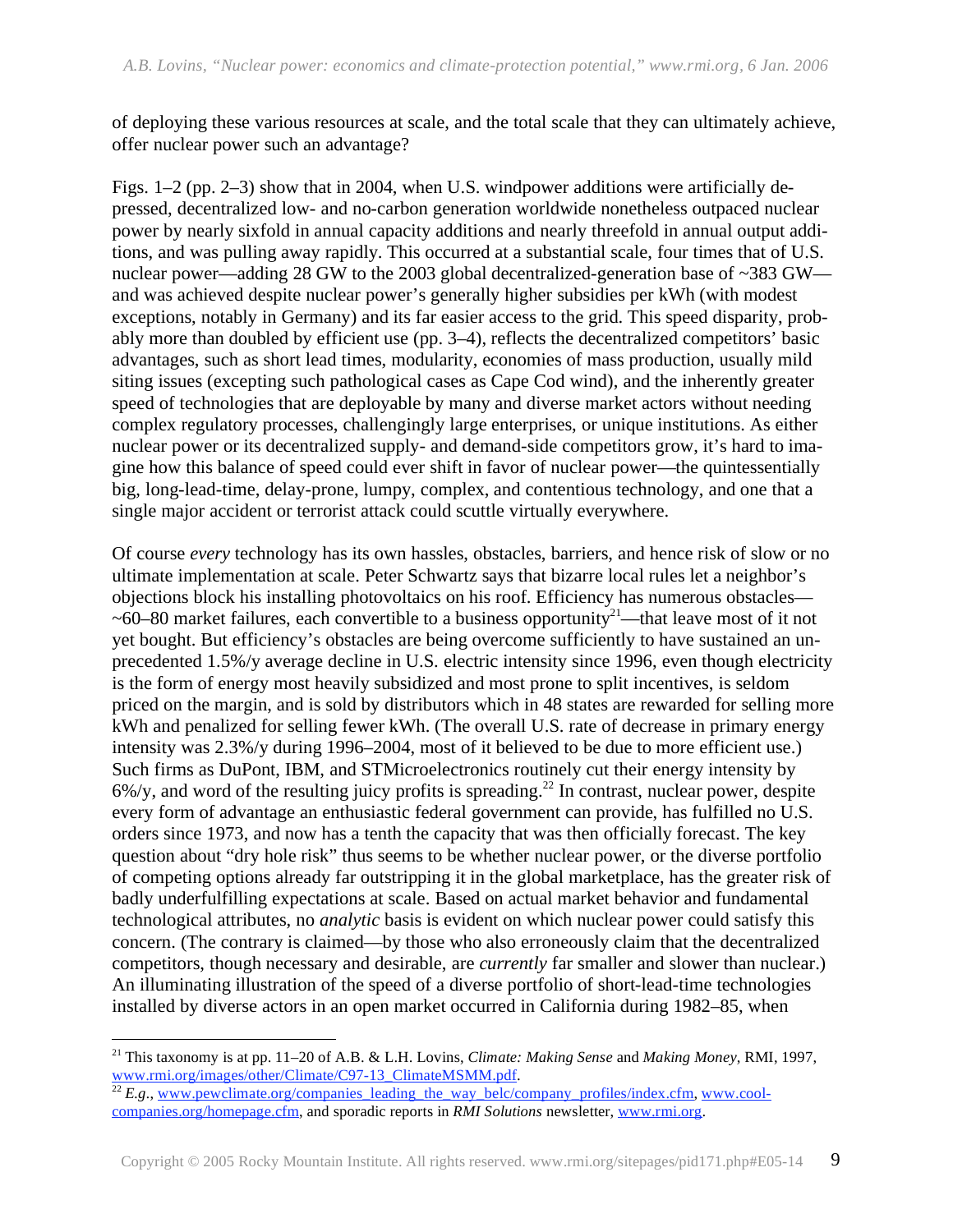resource acquisitions were fairly across-the-board and the playing field was (by historical standards) relatively level as between supply- and demand-side investments. In those few years, with none of the climate or supply-adequacy concerns that motivate many actors today, the three investor-owned utilities' solicitations elicited (compared with a 37-GW peak load in 1984):

- o 23 GW (62% of load) of contracted-for electric end-use efficiency to be installed over the following decade
- o 13 GW (35%) of contracted-for new generating capacity, mostly renewable
- o 8 GW (22%) of additional new generating capacity on firm offer, plus
- o a further 9 GW (25%) of new generating offers arriving *each year*

 $\overline{a}$ 

These contracts and offers totaled 144% of the 1984 peak load, exceeding forecast load growth through the end of the implementation period. Had bidding not been suspended in April 1985 because of the resulting power glut, another year or so of acquisitions at that pace could have displaced every thermal station in California—which in hindsight could have been valuable.<sup>23</sup> This examples suggests that the big risk of creating a level playing-field is not a dangerous paucity but rather an awkward surplus of decentralized alternatives.

### *Comparative size of the practically and economically exploitable resource base*

How about the ultimate potential *size* of the competing resources? Is it true, as nuclear advocates often claim, that only nuclear power is big enough to take on such gigantic tasks as powering an advanced industrial economy and displacing carbon emissions? Clearly not.<sup>24</sup> Just add these up:

o At less than the delivered cost of just *running* a nuclear plant, even if building it cost nothing, potential U.S. electricity savings range from  $2-3\times$  (EPRI) to  $4\times$  (RMI) nuclear power's 20% U.S. electricity-market share (2004), according to the bottom-up assessments summarized in those organizations' joint *Scientific American* article (note 74).

 $^{23}$  Similarly, during 1979–85, the U.S. ordered more new capacity from small hydro and windpower than from coal and nuclear plants, excluding their cancellations, which totaled more than 100 GW—despite nuclear's  $\sim$ 24 $\times$  greater FY1984 subsidy per kWh and far greater interconnection obstacles as mentioned on p. 7 above and in note 13. <sup>24</sup> A favorite tactic of nuclear advocates (e.g., M. Hoffert et al., "Advanced Technology Paths to Global Climate Stability: Energy for a Greenhouse Planet," *Science* **298**:981 (2002)) is to dismiss end-use efficiency (as desirable but small) without analysis, reject each supply alternative separately as impractical at an enormous scale, and never add up the diverse portfolio of competitors—which *together*, using each to do what it does best, could stabilize climate and support ambitious global development goals (see note 35). Hoffert *et al.* present not a reasoned strategy or portfolio analysis but a wish-list of technologies they do or don't like, with no economics and no totals. But comparing ¢/kWh would reveal nuclear power's huge opportunity costs, as noted on pp. 14–15 below. Hoffert *et al.* would reject as inadequate all of the climate-safe, profitable, market-winning energy options whose R&D succeeded, and substitute the speculative, uneconomic, failed technologies that 30 years' experience has winnowed out. Such time-travel would take us back 30-odd years, to just before the first oil shock, when nuclear fusion (on earth, not appropriately sited 150 million km away), pie-in-the-sky (solar power satellites whose assumed cheap photovoltaics would deliver cheaper power from your rooftop), and fast breeder reactors (which proved proliferative, uneconomic, sterile, and probably unsafe) were widely touted. But despite vast public investments, these all failed investors' economic giggle test. Reviving the 1970s' cramped logic is a public disservice. Hoffert *et al.*'s seductive polemic masquerading as analysis seeks to divert attention and funding from winners to losers. If it misled nonexpert policymakers, then more decades of tragically misallocated time and R&D resources (J.P. Holdren *et al.*, *Energy Research and Development for the Challenges of the Twenty-First Century*, PCAST, Washington DC, 1997, www.ostp.gov/Energy/index.html; D.M. Kammen & G.F. Nemot, "Real Numbers," *Issues in Sci. & Technol.*, pp. 84–88, Fall 2005) would probably make the climate problem truly insoluble.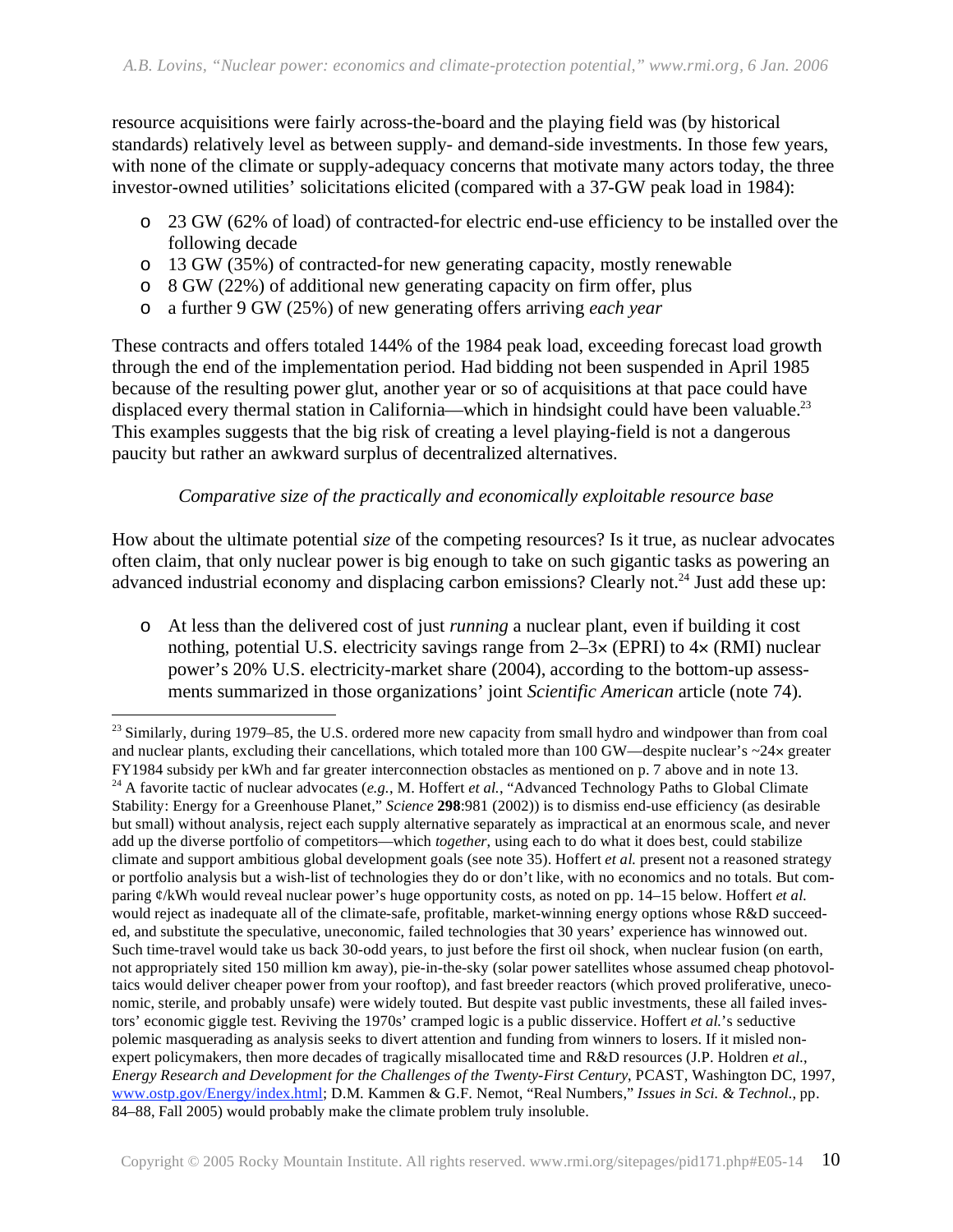- o Cogeneration potential in industry and buildings is very large if regulators allow it. Lawrence Berkeley National Laboratory<sup>25</sup> preliminarily found waste-heat cogeneration alone to have a technical potential nearly as large as today's U.S. nuclear capacity, though cost and feasibility are very site-specific.
- o Windpower's U.S. potential on readily available rural land—equivalent to a few of the larger Dakota counties—is at least twice national electrical usage.<sup>26</sup> China's Meteorological Administration similarly found 2 TW of practical windpower potential, more than China's total electricity usage.<sup>27</sup> European experience confirms that windpower's intermittence even at penetrations of at least  $\sim$ 14% for Germany<sup>28</sup> or 30% for West Denmark<sup>29</sup> would be manageable at modest cost if renewables are properly dispersed, diversified, forecasted, and integrated with the existing grid and demand response.<sup>30</sup> LBL-58450 notes that 2014 resource plans include 20% wind for SDG&E and 15% for Nevada Power—neither near a limiting value. Intermittence does require attention and proper engineering, but it's neither a serious issue nor unique to renewables: the grid is already designed for sudden loss of big blocks of capacity, *e.g.* from transmission or even

-

<sup>&</sup>lt;sup>25</sup> O. Bailey & E. Worrell, "Clean Energy Technologies: A Preliminary Inventory of the Potential for Electricity Generation," LBNL-57451, April 2005, http://repositories.cdlib.org/lbnl/LBNL-57451/; ~2.5 GW has been installed.<br><sup>26</sup> D.L. Elliott, L.L. Wendell, & G.L. Gower, An Assessment of the Available Windy Land Area and Wind Energy *Potential in the Contiguous United States*, PNL-7789, Pacific Northwest Laboratory (Richland WA), Aug. 1991, www.nrel.gov/wind/wind\_potential.html, estimated the Dakotas' Class III+ wind potential, net of environmental and land-use exclusions (50% of forest area, 30% of agricultural and 10% of range lands, 20% of mixed ag/range lands, 10% of barren lands, and 100% of urban, wetlands, and parks and wilderness areas), at 2,240 TWh/y, equivalent to 58% of total U.S. 2002 net generation. But they assumed 750-kW turbines with 50-m hub height, 25% efficiency, and 25% losses. Today's 2–5 MW turbines have hub heights up to 100 m, efficiencies are up to the mid-40s of percent and rising, and losses have been at least halved. These turbine improvements, and improved wind prospecting and measurement, combine with the unexpectedly improved wind regime lately found at greater hub heights: C.L. Archer & M.Z. Jacobson, "Spatial and Temporal Distribution of U.S. Winds and Wind Power at 80 m Derived from Measurements," *J. Geophys. Res.* **108**(D9):4289–4309 (2003). Together, these factors appear to have increased the U.S. wind potential assessed in 1991 by a factor of at least two, including for windy lands in the Dakotas; yet NREL doesn't yet seem to have published an updated wind resource assessment comparable to the 14-year-old PNL-7789. <sup>27</sup> CREIA reports the industry belief that China's 20-GW 2020 windpower target could be exceeded by twofold (thereby surpassing its ambitious 32-plant nuclear-additions goal): "China has potential to be world's biggest wind energy market by 2020," 6 Nov. 2005, www.ewea.org/documents/051106WF12Chinalaunchrelease.pdf. In Nov. 2005, China's leaders set a goal to raise total renewables from 2004's 7% (half big hydro) to 15% of all energy, and in Dec. 2005, they're expected to raise the 2020 windpower goal to 30 GW (E. Martinot, pers. comm., 4 Dec. 2005). Most observers would consider it more plausible that China will add 30 GW of wind than 32 nuclear plants by 2020. <sup>28</sup>See European Wind Energy Association brief of 10 May 2005, "German Energy Agency Dena study demonstrates" that large scale integration of wind energy in the electricity system is technically and economically feasible," www.ewea.org/documents/0510\_EWEA\_BWE\_VDMA\_dena\_briefing.pdf. Collaborators on this study included the major German grid operators E.ON Netz, RWE Netz, and Vattenfall Transmission.

<sup>&</sup>lt;sup>29</sup> European Wind Energy Association, "Wind Power Technology: Operation, Commercial Developments, Wind Projects, and Distribution," ~2004,  $\frac{www.ewea.org/documents/factsheet-technology2.pdf}{$ .

 $30$  Windpower today, in an average wind year, generates the equivalent of 19–20% of Denmark's electricity use and 25–30% of that of three German *Länder* (>50% in some whole months in Schleswig-Holstein), and on windy days with light loads, over 100% of the load in certain regions, particularly in West Denmark, North Germany, and northern Spain. For more detailed treatments of integrating intermittent resources into the grid, see *Small Is Profitable*, note 14, pp. 193–200, and J. C. Smith, E.A. DeMeo, B. Parsons, & M. Milligan, "Wind Power Impacts on Electric Power System Operating Costs: Summary and Perspective on Work to Date," NREL CP-500-35946, www.nrel.gov/docs/fy04osti/35946.pdf. Loadshape correlation matters: U.K. wind capacity factors average higher in the high-load than the low-load quarters (G. Sinden, "Wind Power and the he UK Wind Resource," www.eci.ox.ac.uk/renewables/ukwind**)**, and highest—~2/3—at peak load (www.bwea.com/ref/stop.html).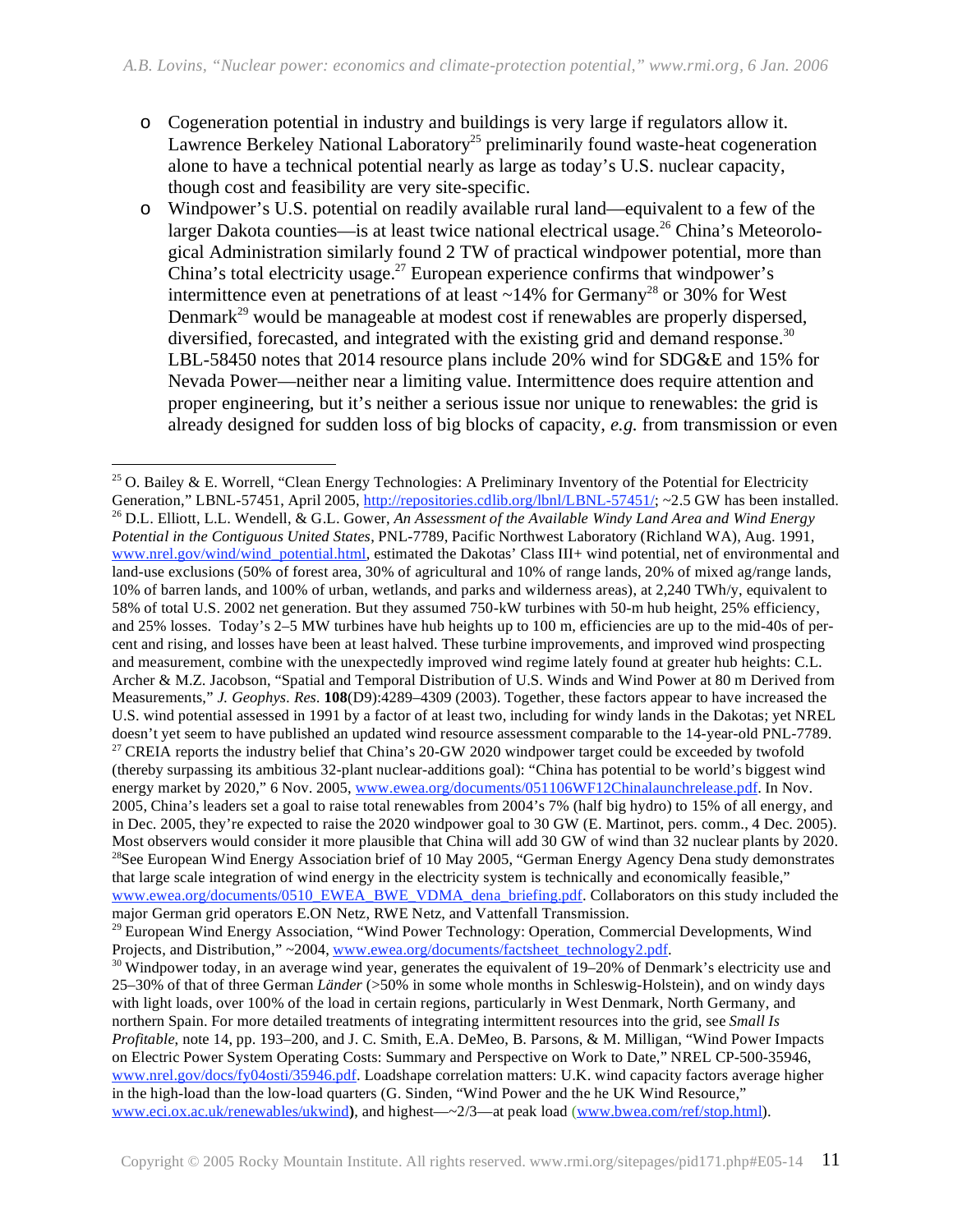nuclear-plant<sup>31</sup> outages. Whenever renewable penetration levels of supposed concern have been approached in practice, they've faded over the hazy theoretical horizon which also continues to recede as distributed intelligence gradually permeates the grid.

- o Other renewable sources of electricity are also collectively very large indeed—small hydro, biomass power (especially cogen), geothermal, ocean waves, currents, solarthermal, and photovoltaics (which NREL's Dr. Garry Rumbles expects will get to or below  $\sim$ 5¢/kWh delivered, within at most a few nuclear-plant lead times). These sources and windpower also tend to be statistically complementary, working well under different weather conditions. All renewables collectively, plus solar technologies that indirectly displace electric loads (daylighting, solar water heating, passive heating and cooling), clearly have a practical economic potential many times U.S. electricity consumption, *i.e.*  at least an order of magnitude greater than nuclear power provides today.
- o Even at such a scale, land-use concerns are unfounded for a diversified renewable portfolio. For example, a rather inefficient PV array covering half of a sunny area  $100\times100$ miles could meet all annual U.S. electricity needs.<sup>32</sup> In practice, of course, PVs would be building-integrated, rooftop-retrofitted, and built into parking-lot shades, alongside highways, etc. to avoid marginal land-use and to make the power near the load.<sup>33</sup> Specious claims persist comparing (say) the footprint of a nuclear reactor or power station with the [generally miscalculated] land area of which some fraction—from about half for PVs to a few percent for wind turbines—is physically occupied by renewable energy and infrastructure. But ever since the International Institute for Applied Systems Analysis's 1977 *Energy in a Finite World*, it's been well known that *properly including the relevant fuel cycles*, land intensity is quite similar for solar, coal, and nuclear power. An update might even show a modest land advantage to solar.
- o A sizeable literature shows that old canards about poor net energy yield from wind and PV technologies are invalid; they generally use very old (or originally grossly erroneous) data on materials intensity. Even some more careful recent papers, such as Prof. Per Peterson's, show materials intensities for windpower far above those found by a detailed lifecycle assessment based on actual projects<sup>34</sup> reflecting recent technological refinement.
- o Renewables have a very large potential on a global scale. Even under restrictive solar power assumptions, the International Energy Agency's *World Energy Outlook 2004* (pp. 229–232) foresees a potential of  $\sim$ 30,000 TWh/y in 2030—roughly 2030 world demand.
- o Most importantly, a cost-effective *combination* of efficient use with decentralized (or even just decentralized renewable) supply is ample to achieve strong climate-stabilization and global development goals, even using technologies quite inferior to today's.<sup>35</sup>

 $\overline{a}$ 

<sup>35</sup> A.B. & L.H. Lovins, F. Krause, & W. Bach, *Least-Cost Energy: Solving the CO<sub>2</sub> Problem*, Brick House (Andover MA), 1981; A.B. Lovins, "Least-Cost Climatic Stabilization," *Ann. Rev. En.* **16**:433–531 (1991); F. Krause, *Energy* 

<sup>&</sup>lt;sup>31</sup> As of 15 Nov. 2005, the latest completed *major* outage  $(\geq 12$  days at zero power)—planned or forced—among U.S. operating nuclear units averaged 36 days and occurred an average of 17 months after the previous such event:<br>www.nei.org/documents/NuclearPerformanceMonthly.pdf, downloaded 2 Dec. 2005. See also note 49 below.

 $\frac{32}{32}$  J.A. Turner, "A Realizable Renewable Energy Future," Science 285:687 (1999).<br><sup>33</sup> U.S. rooftops in 2025 could accommodate up to 710 GW<sub>p</sub> of PVs, net of orientation, HVAC equipment, and shading: Navigant Consu

<sup>&</sup>lt;sup>34</sup> Danish Wind Turbine Mfrs. Assn. "The Energy Balance of Modern Wind Turbines," *Wind Power Note*, No. 16, Dec. 1997, www.windpower.org/media(444,1033)/The\_energy\_balance\_of\_modern\_wind\_turbines%2C\_1997.pdf.

R.H. Williams (Princeton) and the author have separately calculated that a gram of silicon in thin-film photovoltaics can produce more energy over the normal operating life than can a gram of uranium in a light-water reactor.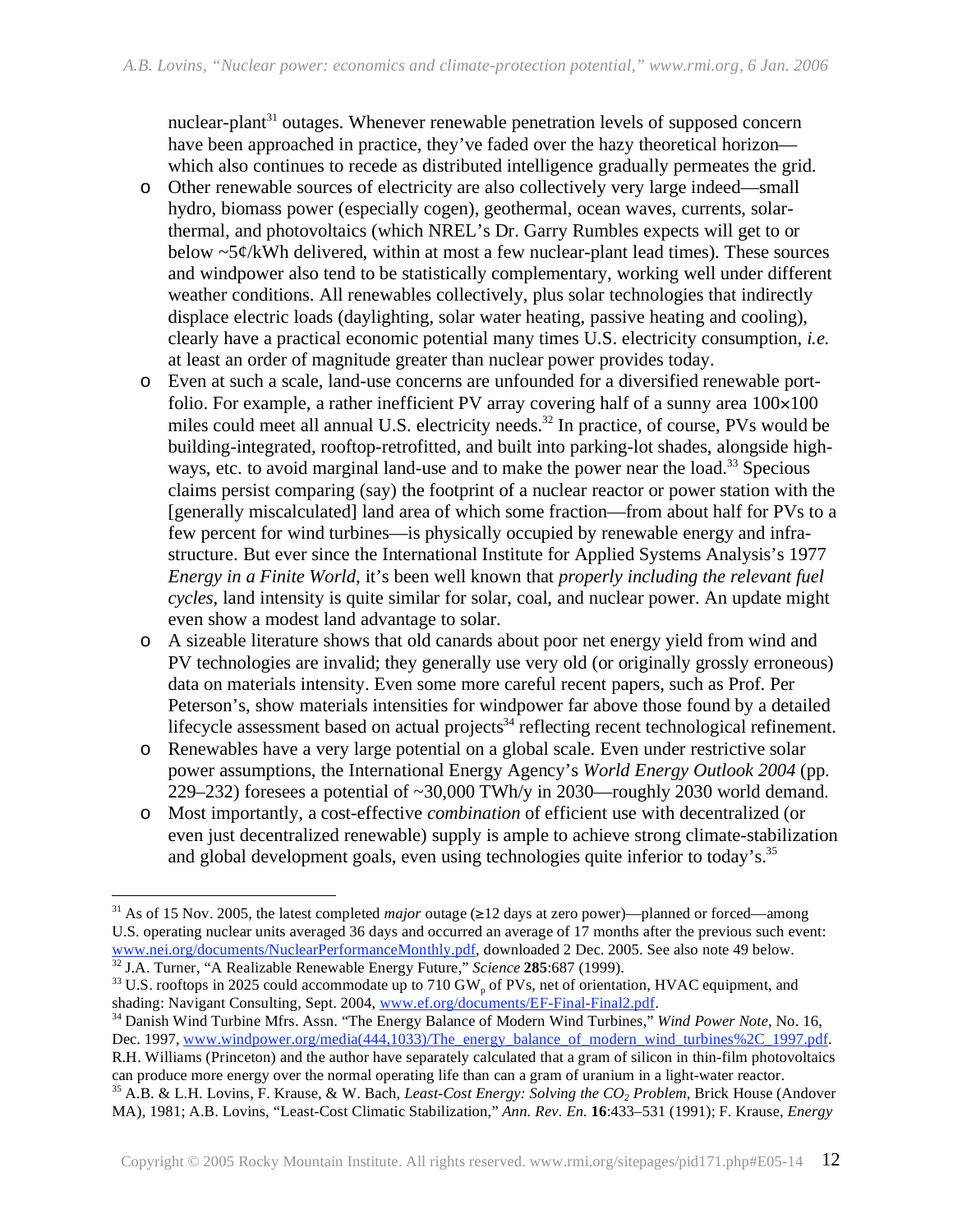For all these reasons, a portfolio of least-cost investments in efficient use and in decentralized generation will beat nuclear power in cost *and* speed *and* size by a large and rising margin. This isn't hypothetical; it's what today's marketplace is proving decisively. To be sure, all technologies have a nonzero non-completion risk (at a given site and over all sites); all have implementation hassles. But observed market behavior proves that this risk has been far smaller so far for the competitive portfolio than for nuclear power. Why should this reverse at larger scale?

Indeed, there is good historical reason to believe that nuclear power's perceived problems and actual capital costs tend to increase as it expands. At the height of U.S. nuclear growth, the more coal or (especially) nuclear plants were built or being built, the more they cost in constant steamplant \$/kW. (Later costs closely tracked the coal curve but far overshot the nuclear curve.) Statistical testing<sup>36</sup> suggested a causality that's bad news for nuclear power.<sup>37</sup> It could be even more troublesome at the scale that the nuclear enterprise would need to achieve to make much of a dent in climate change. Dr. Tom Cochran has estimated<sup>38</sup> that adding 700 nuclear GWe worldwide—roughly twice today's nuclear capacity—and running it for 2050–2100 would:

 $\circ$  add  $\sim$ 1,200 nuclear plants (if they lasted 40 years);

 $\overline{a}$ 

- $\circ$  require 15 new enrichment plants (each 8 million SWU/y);
- o create 0.97 million tonnes of spent fuel, requiring 14 Yucca Mountains, and containing ~1 million kg—hundreds of thousands of bombs' worth—of plutonium…or

*Policy in the Greenhouse*, Intl. Project for Sustainable Energy Paths, 1989–, www.ipsep.org; D.W. Aitken,<br>"Transitioning to a Renewable Energy Future," International Solar Energy Society, 2003, http://whitepaper.ises.org. <sup>36</sup> The hypothesis was proposed by I.C. Bupp, J.-C. Derian, M.-P. Donsimoni, & R. Treitel, "The Economics of Nuclear Power," *Technol. Rev.* **77**(4):15–25 (1975); refined by W.E. Mooz, *A Second Cost Analysis of Light Water Reactor Power Plants*, RAND (Santa Monica), R-2504-RC, 1979; and confirmed, in collaboration with Vince Taylor, by C. Komanoff, *Power Plant Cost Escalation: Nuclear and Coal Capital Costs, Regulations, and Economics*, Komanoff Energy Associates (NY), 1981, whose regression results are graphed as a supply curve in slide 30 at www.rmi.org/sitepages/pid171php#E05-09. For the original version of that graph, plus further discussion and historical perspective, see A.B. Lovins, "The Origins of the Nuclear Power Fiasco," pp. 7–34 in J. Byrne & D. Rich, eds., *The Politics of Energy Research and Development* (*Energy Policy Studies*, Vol. 3), Transaction Books (New Brunswick, USA, & Oxford, UK), 1986, RMI Publ. #E86-29; also Krause (ref. 35), Vol. II, Part 3E, 1994.  $37$  Normally if people think an activity is hazardous, the market tends to signal that perception through insurance premia, tort liability, and regulatory internalization of societal costs. This used to work fairly well for coal plants, chiefly through the Clean Air Act. But for nuclear plants, unique liability-limiting laws and an unresponsive regulatory system largely suppress these signals. Moreover, the more plants there are, the more pollution or other perceived hazard they'll cause, and the more probably they'll have an incident you'll hear and care about. As rising public concerns work through the political and regulatory processes, they increase pressure for each plant to become cleaner and safer so that their collective burden doesn't increase. Meanwhile, returns to investment in plants' cleanliness and safety tend to diminish. One would therefore expect the real cost of each plant to rise geometrically with the number of plants built. That is precisely what we observe, explaining 93% of real cost escalation for U.S. nuclear and 68% for coal plants commissioned during 1971–78; no other explanation better fitting the data has been proposed. This inferred causality would hurt nuclear power. For a coal plant, the perceived irritation is real and directly sensible: you can see it, smell it, and wipe it off the windowsill. But for a nuclear plant, the perceived hazard is insensible and ineffably abstract. If someone, even someone you consider highly credible, announces that the risk of a meltdown or a successful terrorist attack has just been greatly reduced, you can still feel that it's too big and you don't like it: you may care more about big consequences than allegedly small probabilities. Thus the investments that this societal process can require of a coal plant are reasonably bounded, while for a nuclear plant they are unpredictable and nearly open-ended. Efforts to dismiss or suppress such concerns don't make them go away, but only make them pop out elsewhere, like squeezing a balloon. And this is not a uniquely U.S. phenomenon. Similar real cost escalation has occurred across all major nuclear-power countries: see the graphs in Lovins (1986), note 36. 38 At the 22 June 2005 Board meeting of Natural Resources Defense Council (personal comm., 30 June 2005).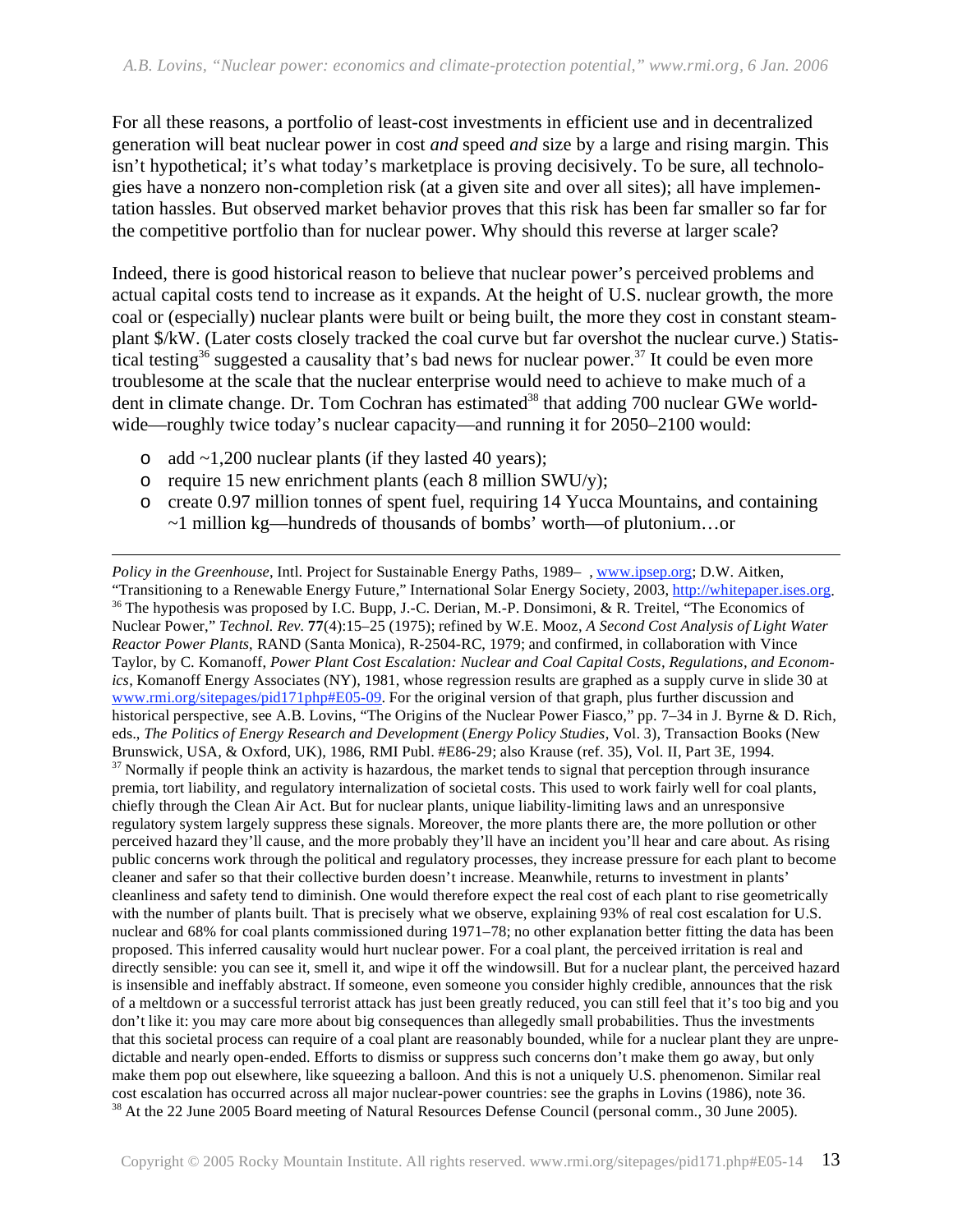- o require 50 new reprocessing plants (each 800 TSF/y with a 40-y operating life) to extract that plutonium under, one hopes, stringent international safeguards;
- $\circ$  require ~\$1–2 trillion of investment; and yet
- o cut the global average temperature rise by just 0.2˚C.

Similarly daunting numbers were published in 1988 by RMI researchers Dr. Bill Keepin and Greg Kats.<sup>39</sup> They showed that under the demand-growth assumptions then popular, building a 1-GW reactor every  $1-3$  days through 2025 couldn't reverse  $CO<sub>2</sub>$  growth, so nuclear power "cannot significantly contribute to abating greenhouse warming, except possibly in scenarios of low energy growth for which the problem is already largely ameliorated by efficiency improvement." Since 1988, the economic and logistical logic of non-nuclear investments has become far more compelling; Dr. Cochran has simply reminded us of the impracticality of relying on one dominant and slow option rather than on a diverse and well-balanced portfolio of quicker options.

### *Implications for climate protection*

Does this mean that abating climate change (to the major extent it's caused by fossil-fuel  $CO<sub>2</sub>$ ) is hopeless because of the sheer scale of the carbon substitution required? No; rather, it means that:

- o much, indeed most, of the carbon displacement should come from end-use efficiency, because that's both profitable—cheaper than the energy it saves—and fast to deploy;
- $\circ$  end-use efficiency should save not just coal but also oil—especially in transportation<sup>40</sup>, which in the U.S. in 2003 emitted 82% as much  $CO<sub>2</sub>$  as power generation: indeed, since power generation emits only 39% of U.S. and 40% of world  $CO_2^{41}$ , *across-the-board energy efficiency addresses* 2.5 times as much  $CO<sub>2</sub>$  emission as an electricity-only focus;
- o supply-side carbon displacements should come from a diverse portfolio<sup>42</sup> of short-leadtime, mass-producible, widely applicable, benign, readily sited resources that can be adopted by many actors without complex institutions or cumbersome procedures; and
- o the total portfolio of carbon displacements should be both *fast* in collective deployment (MW/y—or, more precisely, TWh/y per y) and *effective* (carbon displaced per dollar).

This last point highlights perhaps the most troublesome unheralded drawback of nuclear power. Buying a costlier option, like nuclear power, instead of a cheaper one, like the competitors

 $\overline{a}$ 39 "Greenhouse warming: Comparative analysis of nuclear and efficiency abatement strategies," *En. Pol.* **16**(6):538– 561 (Dec. 1988).

<sup>&</sup>lt;sup>40</sup> The displacement of oil-fired power stations has already been done and can't be done again. In the U.S.,  $\langle 3\%$  of electricity is oil-fired (and only a tenth of that oil is distillate—nine-tenths is gooey bottom-of-the-barrel residual oil), while <2% of oil makes electricity. Worldwide, these figures are only around 7%. The only consistent U.S. holdout, Hawai'i, is shifting markedly toward renewable acquisitions now that its main utility has figured out how advantageous they can be. Moreover, outside such rare condensing-plant situations, most oil-fired power plants are relatively small, run variably or intermittently, and on small grids—not a suitable target for displacement by nuclear plants, which both for technical and for economic reasons must run as steadily as possible. Fortunately, *all* U.S. oil use can be saved or displaced at much lower cost than buying it—even at half today's oil price, and even if its externalities are all worth zero—via the business-led strategy detailed by RMI's Pentagon-cosponsored 2004 study *Winning the Oil Endgame* (www.oilendgame.com). Its implementation is now beginning and shows much promise.<br><sup>41</sup> USEIA, *Ann. En. Rev.* 2004, p. 341, data for 2003 (the most recent available), www.eia.doe.gov.<br><sup>42</sup> The st

option merits a place in the portfolio purely for the sake of diversity, any more than a financial portfolio should include bad investments just because they're on the market. Diversification is good, but it must be intelligent.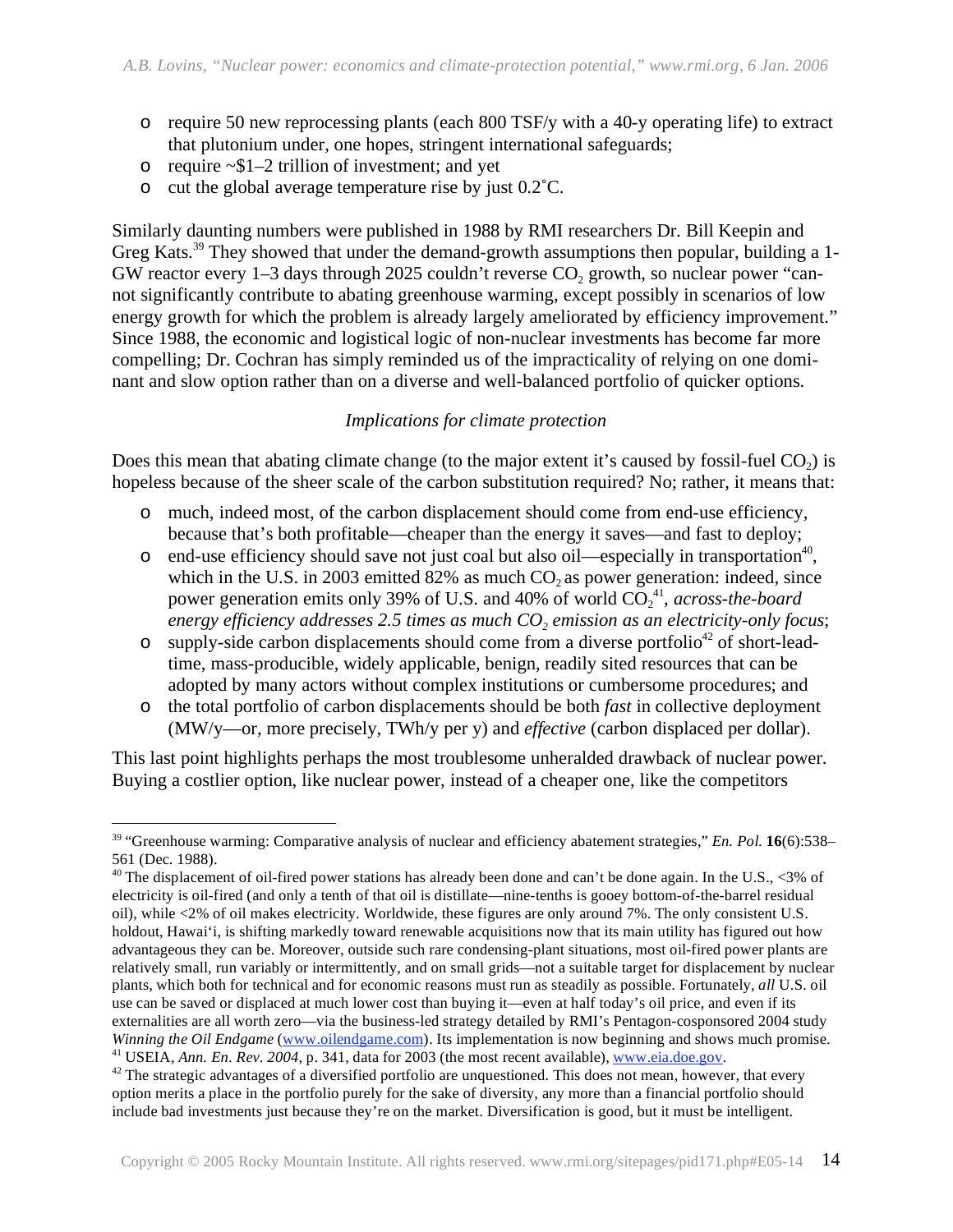shown in Fig. 3, *displaces less carbon per dollar spent*. This opportunity cost is an unavoidable consequence of not following the least-cost investment sequence: the order of *economic* priority is also the order of *environmental* priority. For example, based on the indicative costs in Fig. 3, and neglecting the energy embodied in manufacturing and supporting the technologies (or, equivalently, assuming that they all have similar embodied energy intensity per dollar<sup>43</sup>), we could displace coal-fired electricity's carbon emissions by spending ten cents to deliver roughly:

- o 1.0 kWh of nuclear electricity at 2004 subsidy levels and costs, or
- o 1.2–1.7 kWh of dispatchable windpower at no to 2004 subsidies and 2004–2012 costs, or
- $\circ$  0.9–1.7+ kWh of gas-fired industrial cogeneration or ~2.2–6.5+ kWh of building-scale cogeneration (both adjusted for their carbon emissions $44$ ), or
- o 2.4–8.9 kWh of waste-heat cogeneration burning no incremental fuel (more if credited for burning less fuel), or
- o from several to 10+ kWh of end-use efficiency.

<u>.</u>

The ratio of net carbon savings per dollar to that of nuclear power—the reciprocal of their relative costs of saved or supplied energy—is their ratio of effectiveness in climate protection per dollar. This comparison reveals that *nuclear power saves as little as half as much carbon per dollar as windpower and traditional cogeneration, half to a ninth as much as innovative cogeneration, and as little as a tenth as much carbon per dollar as end-use efficiency.* Or as Keepin and Kats arrestingly put it, based on their reasonable 1988 estimate that efficiency would save ~7 as much carbon per dollar as nuclear power, "*every \$100 invested in nuclear power would effecttively release an additional tonne of carbon into the atmosphere*"—so, counting this opportunity cost, "the effective carbon intensity of nuclear power is nearly six times *greater* than the direct carbon intensity of coal fired power." Whatever the exact ratio, this finding is qualitatively robust even if nuclear power becomes as cheap as its advocates claim it can, but its competitors don't. Recall also that this paper has used assumptions systematically favoring nuclear power, and didn't count nuclear power's old and new U.S. subsidies—preliminarily estimated $45$  to total  $-4.2-8.2¢$ /kWh, or roughly two-thirds of new plants' apparent total marginal busbar cost.

Alongside the economic priority of carbon displaced per dollar, one must consider physical speed of deployment: if nuclear investments are also inherently *slower* to deploy, as we discussed on pp. 8–10 above, then they don't only *reduce* but also *retard* carbon displacement. Thus **if climate matters, then we must buy the most solution per dollar and per year spent.**  Empirically, on the criteria of both cost *and* speed, nuclear power seems about the least

<sup>&</sup>lt;sup>43</sup> This is a valid first-order assumption because energy markets are in reasonable equilibrium. The only reason net energy analysis received much attention—around 1975 when the author helped to write its "generally accepted accounting practice"—was that severe disequilibria then made it possible, though not common, for a project to make money but lose energy. That is no longer true. However, any technology with very high materials or process-energy intensity merits a corresponding degree of suspicion about its net energy balance. Modern corn ethanol, which has a modestly favorable net energy yield but unimpressive economics without subsidy, is a case in point.

<sup>&</sup>lt;sup>44</sup> The reciprocal of the delivered cost of 3.78–7.28¢/kWh (for a range of 28–64 MWe unit size and \$5–8/MCF gas price) yields a gross 1.4–2.6 kWh/\$0.10. However, this technology does emit fossil carbon in its operation. If, as a conservative approximation, the carbon emission is  $3x$  less per kWh than for the coal-fired power plant and the fossil-fueled boiler displaced  $(4 \times$  is often achievable and is not an upper limit), then the carbon-reducing effect of a gas-fired CCGT cogeneration kWh is only about two-thirds as big as windpower's, or ~0.9–1.7 kWh/\$0.10.  $45$  Koplow, note 63 below, as of 8 November 2005. Further study seems more likely to raise than lower these figures.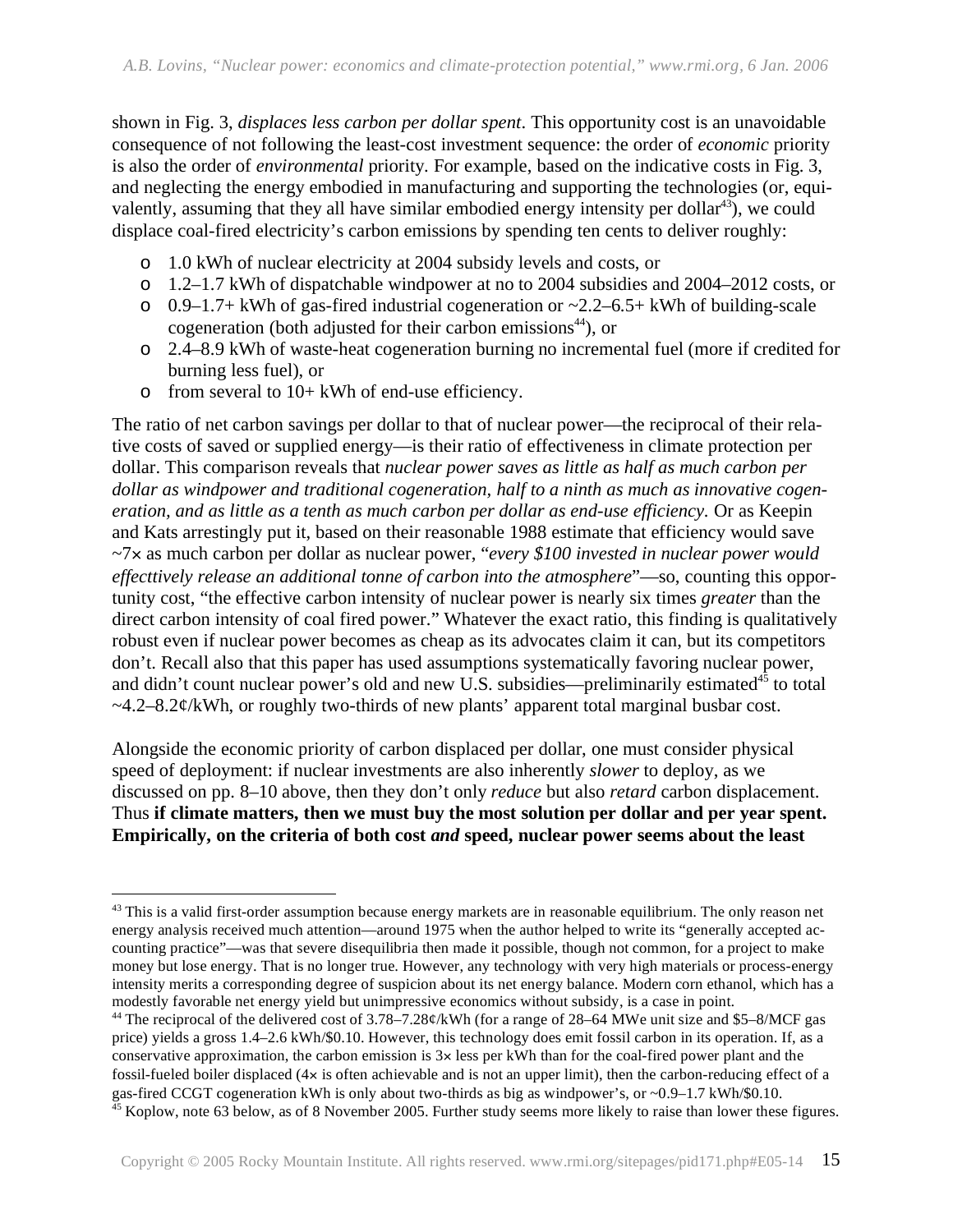**effective climate-stabilizing option on offer.** The case for new nuclear build as a method of climate protection is therefore purely rhetorical and cannot withstand analytic scrutiny.

#### *Conclusions*

This widening gap between market reality and nuclear theology raises some pointed policy questions. Why divert further public resources from market winners to the market loser?<sup>46</sup> Why pay a premium to incur nuclear power's uniquely disagreeable problems? (No other energy technology spreads do-it-yourself-kits and innocent disguises for making weapons of mass  $\det$  destruction<sup>47</sup>, nor creates terrorist targets<sup>48</sup> or potential for mishaps that can devastate a region, nor creates wastes so hazardous, nor is unable to restart for days after an unexpected shutdown.49) Why incur the opportunity cost of buying a costlier option that both saves less carbon per dollar and is slower per megawatt to deploy? And if, unsupported by analysis, you think "we need everything," how will you avoid acting like a Chinese-restaurant diner who orders one item from each section of the menu because it all sounds tasty, spends his money on a small bowl of shark's-fin soup and other delicacies, can't afford rice, and goes away hungry?

 $\overline{a}$ 

 $46$  Nuclear plant vendors probably got far less 2004 revenue than renewable power equipment vendors'  $\sim$ \$30b. 47 A.B. & L.H. Lovins & L. Ross, "Nuclear Power and Nuclear Bombs," *Foreign Affairs*, Summer 1980,

www.foreignaffairs.org/19800601faessay8147/amory-b-lovins-l-hunter-lovins-leonard-ross/nuclear-power-andnuclear-bombs.html; A.B. Lovins, "Nuclear Weapons and Power-Reactor Plutonium," *Nature* **283**:817–823, 28 Feb. 1980, www.rmi.org/images/other/Security/S80-01\_NucWeaponsAndPluto.pdf; V. Gilinsky, H.W. Hubbard, & M. Miller, "A Fresh Examination of the Proliferation Dangers of Light Water Reactors," 2004, www.npecweb.org/projects/NPECLWRREPORTFINALII10-22-2004.pdf. Note also that the higher enrichment of pebble-bed reactor fuel (>90% of the way to highly enriched bomb-grade uranium in terms of separative work) makes this type of reactor particularly proliferative by encouraging the wide development and deployment of cheaper enrichment technologies like centrifuges. The combination of centrifuges' concealability and modularity with 235U bombs' simplicity and lack of need for prior testing (thus defeating the "timely warning" criterion fundamental to nonproliferation strategy) makes this an especially dangerous development. That's quite aside from the other daunting issues described in J. Harding's 2004 ESKOM paper at www.rmi.org/sitepages/pid171php#E05-10 and the dismal economic picture now starting to emerge (www.neimagazine.com/story.asp?storyCode=2030985; S. Thomas, "The Economic Impact of the Proposed Demonstration Plant for the Pebble Bed Modular Reactor Design,"<br>Aug. 2005, www.psiru.org/reports/2005-09-E-PBMR.pdf; www.noseweek.co.za, Dec. 2005).

<sup>&</sup>lt;sup>48</sup> E.g., F.N. von Hippel, "Revisiting Nuclear Power Plant Safety," *Science* **291**:201 (2003); A.B. & L.H. Lovins, *Brittle Power: Energy Strategy for National Security*, Brick House (Andover MA), 1981, out of print but reposted at www.rmi.org/sitepages/pid1011.php. Crashing a large airplane at high speed into a reactor, though it has been threatened, is likely but not necessary to breach its containment, and is not even the most plausible threat. Neither is a concerted paramilitary attack aimed at taking over the control room. Rather, using readily available and inconspicuously portable standoff weapons, often from outside the security perimeter, a small group or even an individual could cause many an existing light-water reactor to melt down uncontrollably if the attack were properly designed by a technically trained person (analogous to the structural engineer(s) who planned the 9/11 airplane attack on the World Trade Center) using publicly available information.

<sup>&</sup>lt;sup>49</sup> After the Northeast blackout on the afternoon of 14 August 2003, the nine scrammed U.S. nuclear units achieved 0% output on the 15<sup>th</sup>, 0.3% on the 16<sup>th</sup>, 5.8% on the 17<sup>th</sup>, 38.4% on the 18<sup>th</sup>, 55.2% on the 19<sup>th</sup>, and 66.8% on the  $20<sup>th</sup>$ . That's two and a half days to restore 6% power, five-plus days to half-power, and two-thirds power after six and a half days. The units lost an average of 97.5% of their capacity for the first 3 days, 82% for 5, 59% for 7, and 54% for 12 days (www.nrc.gov/reading-rm/doc-collections/event-status/reactor-status/2003/index.html)—hardly a reliable resource. Such an inability to restart promptly after a major grid outage (and hence not just nucleate restart but restore the gross supply/demand balance to permit restart altogether) makes nuclear plants least available when they are most needed—a sort of "anti-peaker" attribute. This present security issue, like nuclear plants' potential for national- or world-scale shutdown in case of a serious accident or attack, has received curiously little notice; yet milder windpower failures, confined to a relatively small region, are claimed to be an insurmountable problem.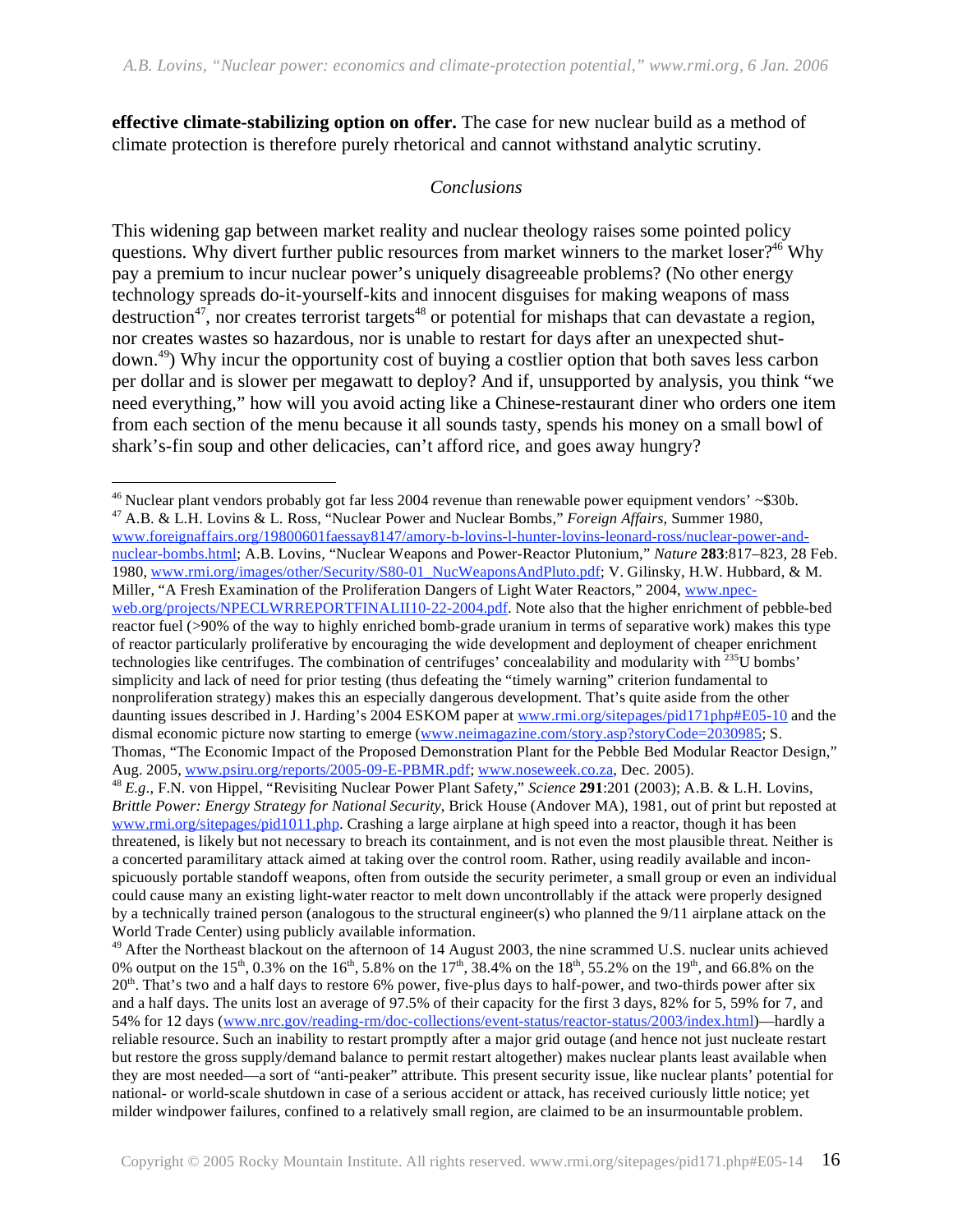A popular euphemism holds that we must "keep nuclear energy on the table." What exactly does this mean? Continued massive R&D investments for a "mature" technology that has taken the lion's share of energy R&D for decades (39% in OECD during 1991–2001, and 59% in the United States during 1948–98)? Ever bigger taxpayer subsidies to divert investment away from the successful competitors?50 Heroic life-support measures? Where will such efforts stop? We've been trying to make nuclear power cost-effective for a half-century. Are we there yet? When will we be? How will we know? And would nuclear advocates simply agree to desubsidize the entire energy sector, so all options can compete on a level playing field?

The Energy Policy Act of 2005 is festooned with lavish subsidies and regulatory shortcuts for favored technologies that can't compete unaided.<sup>51</sup> Nuclear expansion, for example, gets  $\sim$ \$13 billion in new gifts from the taxpayer:<sup>52</sup> 80% loan guarantees (if appropriated),  $\sim$ \$3 billion in dubious "R&D," 50% licensing-cost subsidies, \$2 billion of public insurance against any legal or regulatory delays, a 1.8¢/kWh increase in operating subsidies for the first 8 y and 6 GW (equivalent to a capital subsidy of  $\sim$ \$842/kW—roughly two-fifths of likely capital cost)<sup>53</sup>, a new \$1.3billion tax break for decommissioning funds, and liability for mishaps capped at \$10.9 billion (and largely evadable through shell companies). The industry already enjoyed Treasury payments to operators as a penalty for late acceptance of nuclear waste (which there's no place to put nor obvious prospect of one), free offsite security, and almost no substantive public participation in or judicial review of licensing.<sup>54</sup> The total new subsidies approximate the entire capital cost of six big new nuclear plants. Taxpayers have assumed nearly all the costs and risks they didn't already bear; the promoters will pocket any upside, yet are unwilling to risk any material amount of their own capita, despite ~\$569 billion of FY2004 revenue and \$694 billion of market capitalization (if they were a country, they'd rank as the world's #13 economy).<sup>55</sup> Yes, this boost may yield slight twitches from the moribund nuclear industry—but no authentic revival.

Lord Keynes said, "If a thing is not worth doing, it is not worth doing well." Nuclear power has already died of an incurable attack of market forces, with no credible prospect of revival. Current efforts to deny this reality will only waste money, further distort markets, and reduce and retard carbon dioxide displacement. Cheaper, faster, abundant decentralized alternatives are now empirically larger, are being bought an order of magnitude faster in GW/y, and offer far greater

 $\overline{a}$ 

tion. The 2005 present value is ~\$640/kW. *Cf.* EIA's earlier "Analysis of Five Selected Tax Provisions of the Conference Energy Bill of 2003," Feb. 2004, http://tonto.eia.doe.gov/FTPROOT/service/sroiaf(2004)01.pdf.

<sup>50</sup> C. Komanoff's 1992 study *Fiscal Fission*, www.earthtrack.net/documents.asp?docUrl=FiscalFission.pdf, found that during 1950–90, the U.S. put  $\geq$  \$0.5 trillion into nuclear power, which produced electricity for at least 9¢/kWh, twice the contemporaneous cost of equivalent fossil-fueled electricity.

<sup>&</sup>lt;sup>51</sup> Nuclear power isn't the only beneficiary of this latest burst of Congressional largesse. Coal gasification, for example, is also richly aided even though a large-scale program, worthy of the defunct Synfuels Corporation, would yield 8–10 times less gas than efficient use could save, and would cost 4–5 times as much per unit ( $\dot{W}TOE$ , note 40).<br><sup>52</sup> This estimate by Public Citizen, in undiscounted nominal dollars, rests on specific assumptions, chie

guarantees not yet appropriated. However, it may also be low, partly because Congress "scores" tax expenditures only over the next ten years, while many subsidies last longer. Koplow (note 63 below) implies far higher figures. <sup>53</sup> Assuming a 4%/y real discount rate, ignoring ramp-up, and discounting back to the first year of full-power opera-

<sup>&</sup>lt;sup>54</sup> The NRC, which shows every sign of capture by the industry it is supposed to regulate, has made clear its unwillingness to consider the most serious outstanding issues, including credible terrorist attacks, even though in nearly half of tests, guards have proven unable to repel small groups of mock attackers whose capabilities and tactics<br>were severely constrained (www.nci.org/nci-ht.htm).

<sup>&</sup>lt;sup>55</sup> D. Koplow, "NuSubsidies Nuclear Consortium," www.earthtrack.net/documents.asp?docUrl=NNC\_Overview.ppt.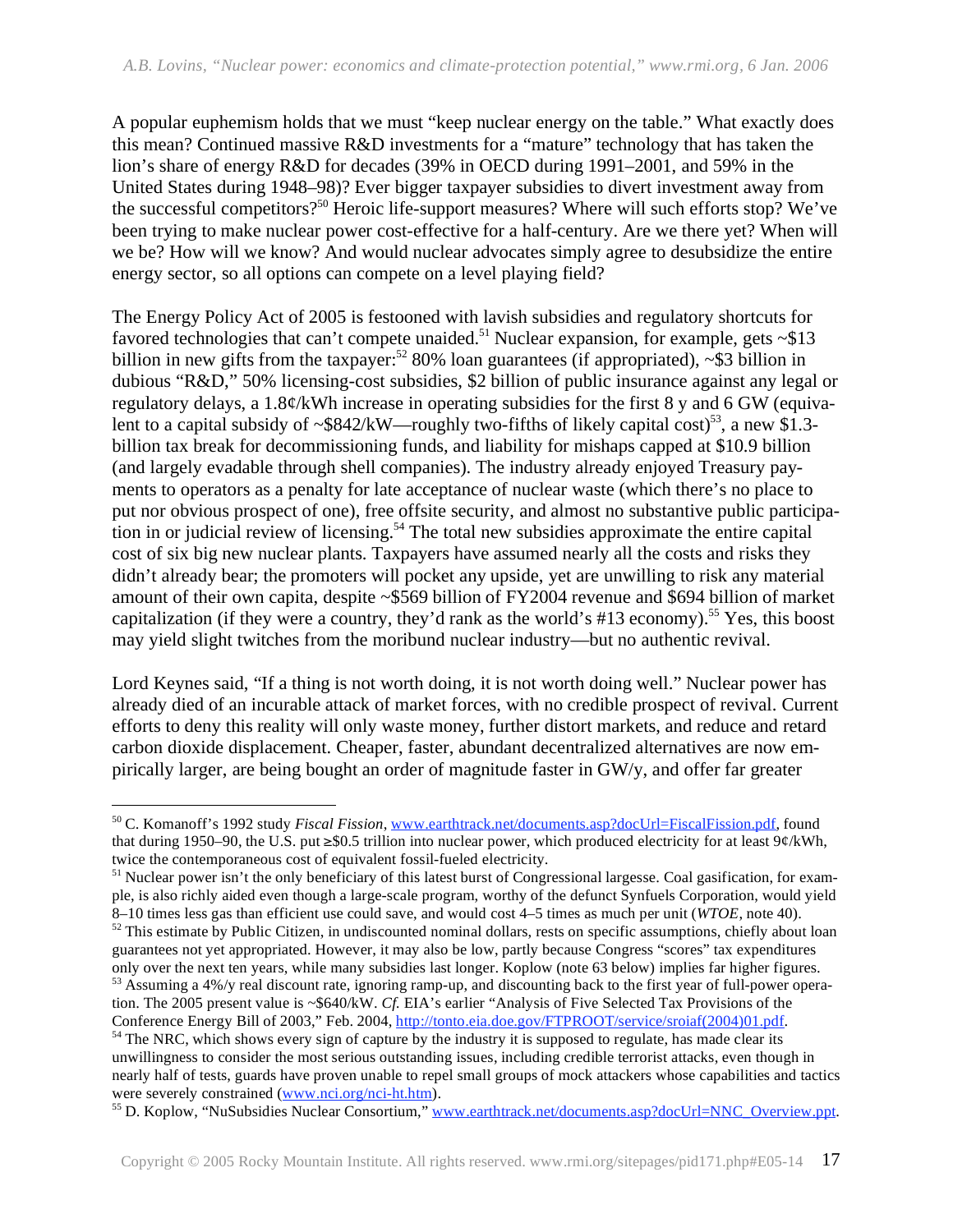ultimate potential. Since nuclear power is therefore unnecessary and uneconomic, we needn't debate whether it's safe. And the more concerned you are about climate change, the more vital it is to invest judiciously, not indiscriminately—best buys first, not the more the merrier.

A state government committed to market-based, least-cost energy policies could do much to correct the distortions introduced by misguided federal policies. State energy taxes might even be designed to offset federal energy subsidies, technology-by-technology, to create a "subsidy-free zone."56 This should have a salutary effect on energy cost, security, environmental impacts, and broad economic benefits. Just talking seriously about it and analyzing its consequences could help to focus attention on the differences between current federal energy policy and sound freemarket principles. Such a state could become the first jurisdiction in the world to allow all ways to save or produce energy to compete fairly and at honest prices, regardless of which kind they are, what technology they use, how big they are, or who owns them. Who could be against that?

*Appendix: Analysis Underlying Fig. 3 (p. 6)* 

**\_\_\_\_\_\_\_\_\_\_\_\_\_\_\_\_\_\_\_\_\_\_\_\_\_\_\_\_\_\_\_\_\_\_\_\_\_\_\_\_\_\_\_\_\_\_\_\_\_\_\_\_\_\_\_\_\_\_\_\_\_\_\_\_\_\_\_\_\_\_\_\_\_\_\_\_\_** 

Fig. 3 (p. 6) graphs the following levelized costs in 2004 US\$, documented next. All have only about one significant figure, not the three shown here for calculational clarity. In summary:

- o Nuclear (see p. 19): 7.02¢/kWh busbar cost (MIT study at 40 y, 0.85 capacity factor) +  $2.75¢/kWh$  delivery cost = 9.77¢/kWh; successive sensitivity tests for cost reductions: MIT study's 5.76¢/kWh for  $-25\%$  construction cost, 5.55¢/kWh for 5 $\rightarrow$ 4 y construction time, 5.34¢/kWh for reducing O&M cost to 1.36¢/kWh, and 4.40¢/kWh for zero risk premium *vs.* coal and gas plants, all  $+ 2.75 \frac{\epsilon}{kWh}$  delivery cost = combined minimum delivered cost 7.15¢/kWh, *i.e.*, ~2.6¢/kWh "cheaper" than expected for a 2003 order
- o Coal (p. 21): MIT study's  $4.40\frac{\cancel{(}}{\text{W}}$  busbar cost (at \$1.26/million BTU coal) + 2.75 $\cancel{c}$ delivery  $\text{cost} = 7.15\frac{\epsilon}{kWh}$ ; \$100/tonne carbon tax or equivalent would raise this, per MIT study, to  $6.91 + 2.75 = 9.66¢/\text{kWh}$  (p. 22)
- o Combined-cycle gas (p. 21): MIT study's 3.98–5.86¢/kWh at levelized real gas prices of \$3.95– \$7.04 per thousand cubic feet ["MCF"],  $+ 2.75 \frac{\cancel{(}{kWh}}{\text{ delivery cost}} = 6.73-8.61 \frac{\cancel{(}{k}}{10})$ kWh; illustrative \$100/tonne carbon tax or equivalent raises this (p. 22) to 7.78– 9.77¢/kWh
- o Wind (pp. 21–22):  $3.0-3.5\frac{\epsilon}{kWh}$  busbar +  $0.6\frac{\epsilon}{kWh}$  firming +  $0.3\frac{\epsilon}{kWh}$  integration + 2.75¢/kWh delivery cost =  $6.65-7.15$ ¢/kWh; optionally add back levelized after-tax Production Tax Credit (0.86¢/kWh, note 64) = 7.51–8.01¢/kWh; optionally subtract  $1.0\frac{\cancel{(}}{\text{W}}$  for cost reduction that DOE and industry expect by 2012 (already surpassed by some projects) =  $6.51-7.01\frac{\cancel{e}}{kWh}$  without or  $5.65-6.15\frac{\cancel{e}}{kWh}$  with PTC
- o Cogeneration (p. 22) at levelized real gas prices of \$5–8/MCF: combined-cycle industrial 3.78–7.28¢/kWh at 28–64 MWe; recovered-heat industrial 1.1–2.6, perhaps up to 4,  $\frac{\alpha}{k}$ Wh; building-scale ~1–3 $\frac{\alpha}{k}$ Wh well-optimized, or up to ~7 $\frac{\alpha}{k}$ Wh with standard design

 $\overline{a}$ 

<sup>&</sup>lt;sup>56</sup> One might at first suppose that federal preëmption could prevent this, but states' powers to devise and enforce their own tax regimes for their own purposes should trump the notion that only the federal government can use fiscal instruments to influence energy choices. For example, states now have widely differing levels and structures of automobile and gasoline taxes, yet aren't preëmpted by the federal authority to set car efficiency standards.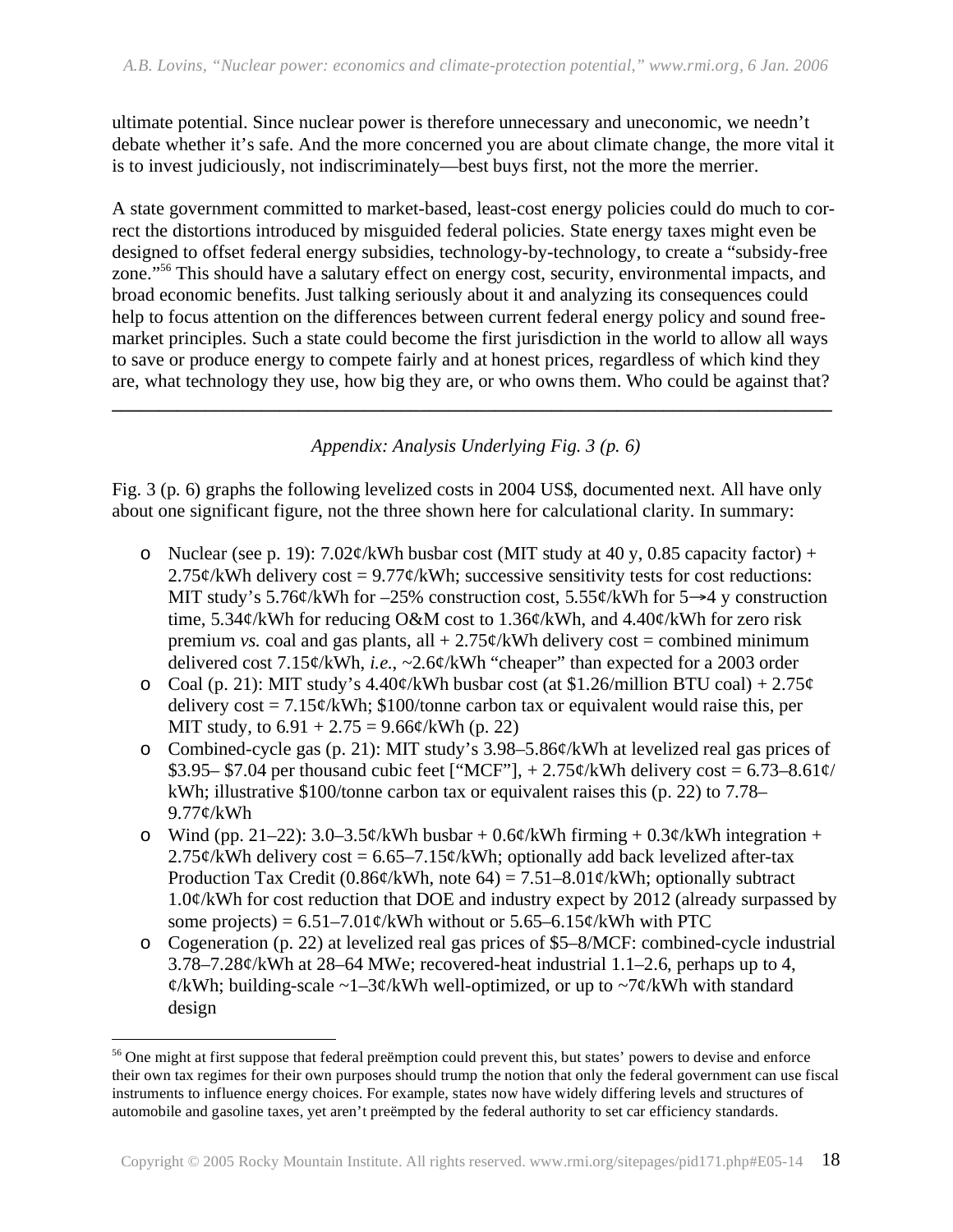o End-use efficiency (societal cost, see pp. 23–25):  $\sim 0-1\phi/kWh$  for well-designed and -executed retrofits in commercial/industrial sectors; <0 for optimized new installations in all sectors; up to ~5¢/kWh for suboptimal business programs or broad all-sectors programs

*General methodology:* All costs are in 2004 US\$ unless otherwise stated. For central plants, we use the 2003 MIT nuclear study's merchant cashflow model with its ~5%/y implicit real discount rate and all its other assumptions<sup>57</sup>; the MIT analysis uses engineering economics with no risk adjustment, a conventional approach that favors nuclear power. For decentralized competitors, such as windpower (mainly in Class V–VI sites, levelized at 4%/y over 30 y), we use observed costs or higher. Similarly, for gas-fired industrial cogeneration, the basis is a set of proprietary empirical data for five commercial projects that a leading developer considers typical and amply profitable; for building-based cogeneration and trigeneration (coproduction of electricity with useful heating and cooling), we draw on a wider range of anecdotal in-house and reported experience, reflecting costs' sensitivity to site-specific design details. All cogeneration costs are levelized at 4%/y real over 25 y. Costs of electric end-use efficiency are drawn from a wide range of data (pp. 23–25), converted as fully as possible to a conservatively assumed 12-y average service life and levelized at a 4%/y real discount rate. Fig. 3 shows the potential for lower nuclear costs and for the expected reduction in windpower costs by 2012 (one nuclear lead time away), but doesn't otherwise reflect future costs, which tend to favor non-nuclear options.

Location: To compare resources fairly, regardless of their scale and their distance from the retail customer, the levelized busbar costs of remote resources (central nuclear, coal, and gas plants plus windpower) is converted into *delivered* costs at the retail meter by adding a uniform nominal delivery cost. Absent a recent national assessment of marginal delivery cost, reflecting the costs and losses of new transmission and distribution capacity, we adopt as a conservatively low benchmark the 1996 embedded-average-historic real delivery cost of U.S. investor-owned utilities in 1996, namely 2.75¢/kWh, derived from their published financials (in the USEIA *Electricity Annual*) in RMI calculations published in 2002.<sup>58</sup> A realistic marginal cost for delivery would be site-specific but generally higher: *e.g.*, *Small Is Profitable* (p. 219) notes that PG&E's average grid cost some years ago was ~8% above the national average but that this large utility's maximum marginal grid cost was 5.5 the national average. The delivery-cost adder does not apply to resources that are already onsite, namely cogeneration and end-use efficiency.

*New nuclear plant:* We adopt the analysis of the 2003 MIT study *The Future of Nuclear Power* for a nominal light-water reactor of the various advanced types now on offer. For a 40-y life and 0.85 average capacity factor, that study found a levelized busbar cost of  $6.7\frac{\cancel{e}}{kWh}$  (2002 \$), which we convert to 7.0¢/kWh in 2004 \$ using the 1.0471 GDP implicit price deflator. The MIT study makes a strong case that its assumed overnight cost of \$2,000/kW (2002 \$) or \$2,094/kW (2004 \$) is realistic and may well be conservative. (For example, it's less than the ~\$2,200/kW apparent overnight turnkey cost of the new Finnish plant, which shows every sign of being built at a substantial loss, especially at today's higher commodity prices.) The weaker analytic basis of the University of Chicago 2004 study, which adopted overnight costs of \$1,232 to \$1,847/kW*,* 

<sup>&</sup>lt;u>.</u> 57 J. Deutsch & E.J. Moniz (Co-Chairs), *The Future of Nuclear Power*, MIT, 2003,

http://web.mit.edu/nuclearpower/. 58 A.B. Lovins *et al.*, *Small Is Profitable: The Hidden Economic Benefits of Making Electrical Resources the Right Size*, Rocky Mountain Institute, 2002, www.smallisprofitable.org, at pp. 217–219.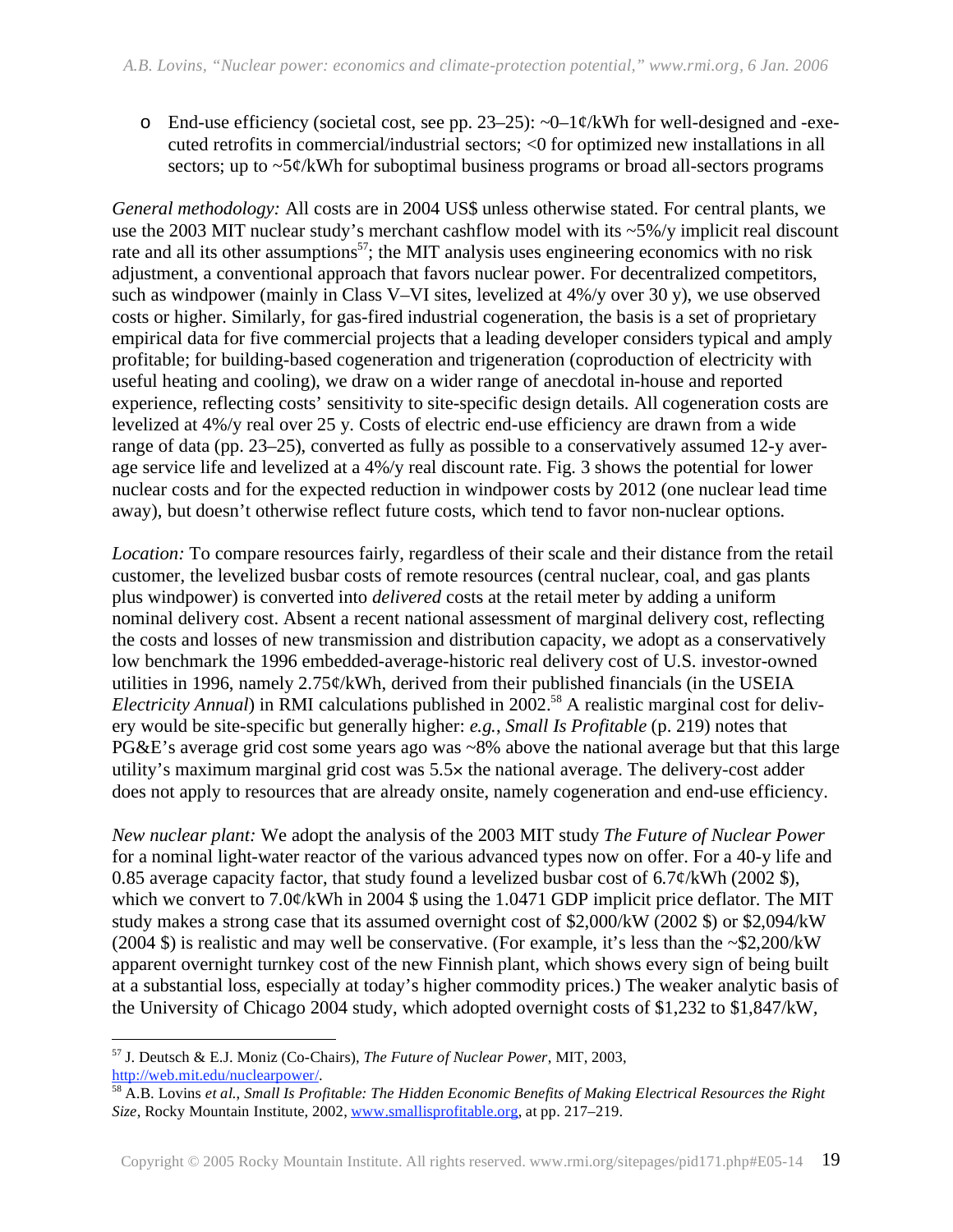reflects industry hopes but not global experience. The World Nuclear Association's "authoritative" compilation of others' estimates of nuclear cost<sup>59</sup> adds no new reason to believe its vigorous claim of \$1,000–1,400/kW "achievable now." That's because all its sources simply recycle industry estimates—except the independent MIT team, whose closely reasoned \$2,000/kW base case WNA rejects (while nonetheless citing the MIT study as authority for its own contrary findings). WNA understandably prefers to assume cheap money equivalent to public financing of nuclear plants, but within an increasingly privatized sector in a largely market-based global economy, that's clearly inconsistent with market principles and realities.

Capacity factors averaging 0.9 have lately and commendably been achieved by the U.S. reactor fleet, but the MIT study notes this is unrepresentative of experience with mature programs in other industrial countries (the global average is  $\sim 0.75$ ) and doesn't seem realistic over 40 y; we use the MIT study's 0.85. Our 40-y lifetime, the MIT study's upper bound, is also unsupported by convincing experience and may well prove overly generous.<sup>60</sup> Neither of these assumptions, though, is important to the outcome, which depends largely on nuclear plants' capital cost and cost of money. Those who wish to bet that the MIT study's capital costs are 40-odd to 100% too high should put their money where their mouths are. They're conspicuously failing to do so, and if they did, their financial ratings could reasonably be expected to suffer.

*New coal and gas central plants*: We similarly adopt the MIT study's busbar costs of 4.4¢/kWh for pulverized-coal plants and  $4.0-5.9\phi$ /kWh for combined-cycle gas plants (both in 2004 \$), using a utility natural-gas price levelized at  $$4-7/MCF.<sup>61</sup>$ 

*Windpower:* Windpower's empirical busbar costs vary widely: wind energy varies as the cube of windspeed, so a 10% stronger wind contains 33% more energy.<sup>62</sup> It is not generally true, as economic theorists might suppose, that the best sites have been exploited first; rather, siting tends to be determined substantially by local utility policies, buyback prices, and transmission capacity. For example, the Dakotas' world-class wind sites stand virtually unexploited because ligniteplant operators bar transmission access and FERC has not yet intervened to promote competition.

For windpower's busbar costs, this paper conservatively adopts a range of 3.0–3.5¢/kWh, conventionally assuming 30-y operating life, and including the Production Tax Credit (PTC), which Fig. 3 offers the option of adding back (but without adding back nuclear power's probably larger

 $\overline{a}$ 

<sup>&</sup>lt;sup>59</sup> World Nuclear Association, "The New Economics of Nuclear Power," www.world-nuclear.org/economics.htm, 1 Dec. 2005. The best rebuttal to this redux's claim of robustly competitive new nuclear plants is the industry's insistence on more subsidies and its unwillingness to bid turnkey projects at anywhere near the claimed costs.  $60$  Higher figures, such as the 60-y life implied by some recent NRC license extensions, seem unlikely to be empirically validated, but if they were, that wouldn't materially alter this paper's conclusions.

 $61$  Henry Hub front-month prices were around \$6–8/MCF from November 2004 through July 2005; at the end of August 2005, as Henry Hub reopened after Hurricane Katrina, its June 2007 contracts were priced at \$8.55/MCF in nominal dollars. EIA's *Annual Energy Outlook 2005* (Jan. 2005) forecasted that power plants will pay in 2025 an average of \$5.58/million BTU for gas (2004 \$, *not* levelized), nearly one-fourth below \$7/MCF. One needn't guess at the long-term gas price; constant-price forward gas can be bought today in the futures and options markets.  $62$  In 2000, NREL noted a 1.8¢/kWh lower production cost for a Class VI than for a Class IV site, but expected better designs to shrink this difference to 0.6¢/kWh by 2010: "Technology Profile for Wind," www.nrel.gov/analysis/power\_databook/docs/pdf/db\_chapter02\_wind.pdf.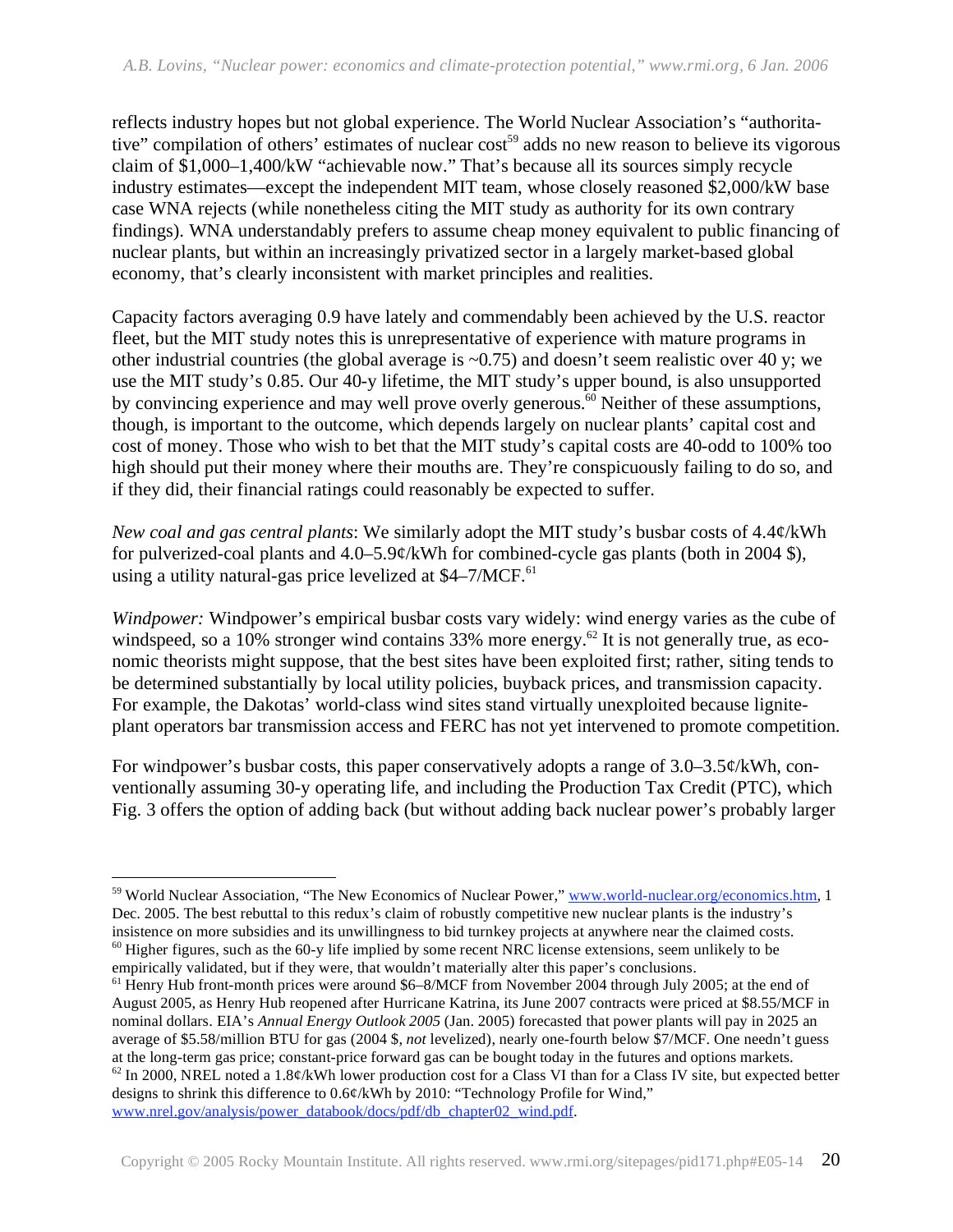2004 subsidies<sup>63</sup>). This cost range exceeds the lowest wind energy contract price in 2003, FPL's 2.9 $\phi$ /kWh including PTC. The 3.0–3.5 $\phi$ /kWh range also brackets the historic capacity-weighted average cost of  $3.37\phi$ /kWh (2004 \$) observed for >2.7 GW of U.S. wind projects commissioned in 1999–2005; the lowest observed cost is only  $1.5¢/kWh$ , and the highest, excluding one outlier, 5.8¢/kWh.64 Further confirming reasonableness, LBNL-58540 (*id.*) found that Western utilities' resource plans use levelized costs as low as 2.3¢/kWh in a good site, also including PTC.

In 2005, nominal wind-turbine costs spiked from ~\$1,000/kW to ~\$1,250/kW for three reasons: a weaker dollar (the erratic PTC long ago made the U.S. cede wind-turbine manufacturing dominance to Europe), higher steel prices, and a spot shortage of turbines (the world's major makers are booked over a year ahead). That shortage was due to the U.S. installation bust in 2004 and resurgence in 2005–6, both caused by the perennial unpredictability of Congress's brief PTC renewals; the latest of its three expirations, from December 2003 to October 2004, delayed ~1 GW of projects. However, these factors do not appear to reflect equilibrium market behavior the PTC was just renewed for three years, bringing some short-term stability to market development—and the first two causes, especially steel prices, would also raise nuclear costs.

The 2005 wind-turbine price spike occurs against a background of downward-trending real costs due to production volume, big players like GE, installation and operating experience, and improving technology. Windpower's real capital costs have historically fallen by 12–18% per doubling of installed capacity, which worldwide averaged 28%/y growth (a 2.5-y doubling time) in 1999–2004. Rising hub heights increase wind capture more than had been expected (thus expanding the whole wind resource and its competitiveness); have markedly increased efficiencies; have boosted typical capacity factors to  $\sim 0.30 - 0.35$  (again very sensitive to site); and can achieve CF ~0.45 in many good offshore sites. R&D is also yielding turbines optimized for lower-windspeed sites, which are much more widespread and often closer to load centers. Availability varies by model and manufacturer but is typically ~0.95–0.98 and rising. The combination of these factors led DOE to project in 2001 that nominal windpower costs in Class VI to Class IV sites will respectively fall from 2.4–3.0¢/kWh in 2010 to 2.2–2.7¢/kWh in 2020.<sup>65</sup> As the new LBL empirical data confirm, some of this progress has already occurred. The  $\sim$ 1¢/kWh cost decrease that DOE and the industry currently expect from ~2003 to ~2012 is approximately shown as a sensitivity test in Fig. 3 (p. 6), but its result still exceeds likely long-term windpower costs. Indeed, LBNL's database of actual projects shows some *already* costing less than DOE's lowest expectation for 2010, which is sooner than a nuclear plant ordered today can be built.

For dispatchability comparable to central stations', we add to all wind costs a firming cost of  $0.6$ ¢/kWh (the BPA wind-firming tariff), and to be extra-conservative (note 30), an additional

<u>.</u>

<sup>&</sup>lt;sup>63</sup> The most authoritative independent U.S. expert estimates pre-2005 federal nuclear subsidies had a levelized 2004-\$ value of 0.79–4.2¢/kWh, and preliminarily estimates that the Energy Policy Act of 2005 added another ~3.4– 4.0¢/kWh for at least the next 6 GW: D. Koplow, "Nuclear Power in the U.S.: Still Not Viable Without Subsidies,"<br>8 Nov. 2005, www.earthtrack.net/earthtrack/library/NuclearSubsidies2005 NPRI.pdf.

<sup>&</sup>lt;sup>64</sup> M. Bolinger & R. Wiser, "Balancing Cost and Risk: The Treatment of Renewable Energy in Western Utility Resource Plans," LBNL-58540, Aug. 2005, http://eetd.lbl.gov/ea/ems/reports/58450.pdf, at p. 27. EIA's *Annual Energy Outlook 2005* adopts 4.5–6¢ (2003 \$) levelized over 20 y without PTC. On this basis, PTC has a levelized value of ~1.1–1.2¢; we levelize at 4%/y for 30 y, after-tax as LBNL-58540 recommends, to yield a PTC of 0.86¢/kWh in 2004 \$. EIA's 4.5–6¢/kWh would be ~2.4–3.5¢/kWh on our accounting basis, *vs.* our 3.0–3.5¢. 65 Cited at end of "Technology Profile for Wind," note 62.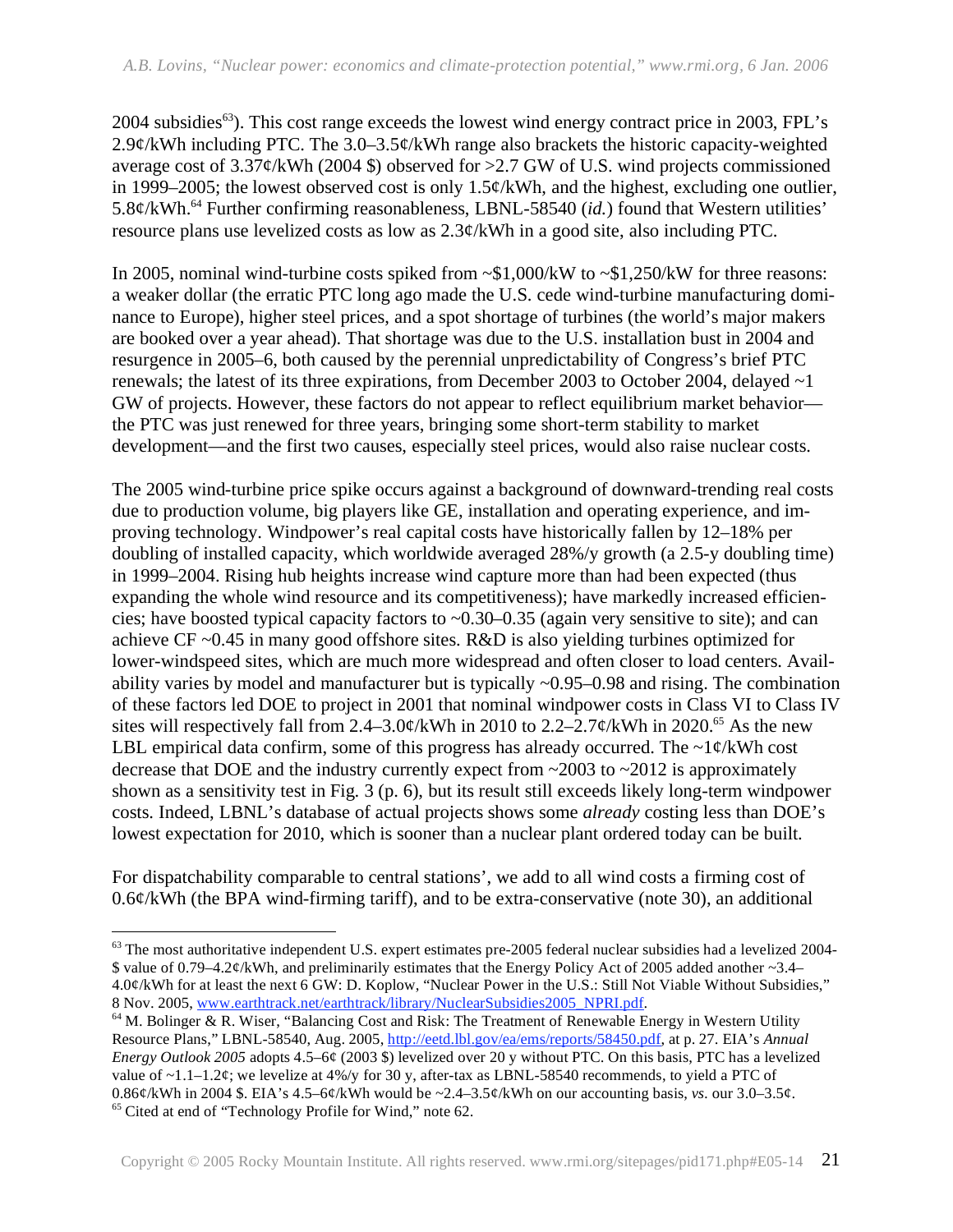$0.3¢$ /kWh for integration, which BPA's firming tariff already includes. The generally lower ranges (including a firming and integration cost of roughly zero for hydro-rich California) cited in Table EP-5 of LBL-58450 and in NREL CP-500-35946 (note 30) suggest both these values are excessive, especially in combination. Mature firming markets, even at large scale, should indeed get substantially cheaper, especially with demand-response "virtual peaker" contracts. The extra 0.3¢/kWh might instead pay for adding transmission to some remote sites where coal or lignite developers monopolize transmission capacity that wind could more cheaply utilize. In general, it does not appear that the best lower-48 U.S. windpower resources are more remote from load centers than are suitable sites for big nuclear and coal plants, although historically the major transmission lines have been built to link load centers with the latter, not the former.

*Cogeneration:* Tom Casten, Chairman and CEO of Primary Energy, LLC (a leading cogeneration developer with ~0.9 GW of operating U.S. projects), has generously shared proprietary data on five projects he considers typical and profitable, assuming 10%/y weighted-average cost of capital (~200 basis points above the utility average he cites) and 25-y amortization.<sup>66</sup> We have parameterized levelized real natural-gas costs as \$5–8/MCF—conservatively assumed to be \$1/MCF higher than central plants' gas cost—so his actual gas-fired combined-cycle cogeneration project costs imply net levelized electricity costs of 3.78–7.28¢/kWh at 28–64 MWe. This credits any avoided capital cost of duplicate boiler facilities and associated O&M, as well as the useful thermal energy produced (*i.e.*, what it would otherwise have cost to produce with a conventional boiler). To protect proprietary data, Casten's recovered-heat ("recycled-energy") data are also for a blend of three actual projects in the 60–160 MWe size range, all using heat that was previously being thrown away. That heat is worth more than the applicable capital and O&M costs, so these projects book an average net annual profit of \$5.8–19.3 million, including return of and on capital, *before* valuing of the 517 GWh/y that the average project generates. Dividing those figures would indicate a notional negative cost of electricity  $(-2.1 \text{ to } -4.7\frac{\cancel{e}}{kWh})$ , but Fig. 3 instead graphs their actual all-in electricity price  $(+1.1 \text{ to } +2.6\frac{\cancel{e}}{kWh})$ , with possible variation up to 4¢/kWh in less favorable cases. The building-scale cogeneration costs shown are for very well-designed projects integrated with end-use efficiency and load management, and where appropriate, use very efficient absorption chillers or desiccants or both to replace vapor-compression chillers. More conventional designs, such as those considered in a recent proprietary RMI study of five 4.0–5.5 MWe prospects in California, deliver at a typical net cost around 4.8– 5.7¢/kWh, within Fig. 3's shaded upper range of up to  $7¢$ /kWh.

*Central-plant sensitivity testing:* We adopt the MIT study's conclusion that the nuclear busbar cost of 7.0 $\varphi$  (2004 \$) could fall to 5.8 $\varphi$  if nuclear capital cost declined 25%, to 5.6 $\varphi$  if construction speeded up from the assumed "optimistic" 5 y to 4 y, to 5.3¢/kWh if O&M costs fell to 1.36¢/kWh, and to 4.6¢ if the capital market attached zero risk premium to nuclear *vis-à-vis*  other central-station projects. (This is within WNA's claimed range, but still barely matches coal, let alone beats the decentralized competitors.) We also adopt the MIT study's finding that each \$50 of carbon tax, or equivalent trading price, per tonne of carbon (TC) emitted raises the 40-y coal-electricity price by 1.3¢/kWh and the combined-cycle gas-electricity price by 0.5¢/kWh. The MIT study tests for a carbon pricing range of \$50–200/TC. Based on a broader view of the role of end-use efficiency and decentralized supply-side competitors, an equilibrium value of

<sup>&</sup>lt;u>.</u> 66 T. Casten and S. Richards PE (Primary Energy, LLC), personal communications, 12 and 15 August 2005.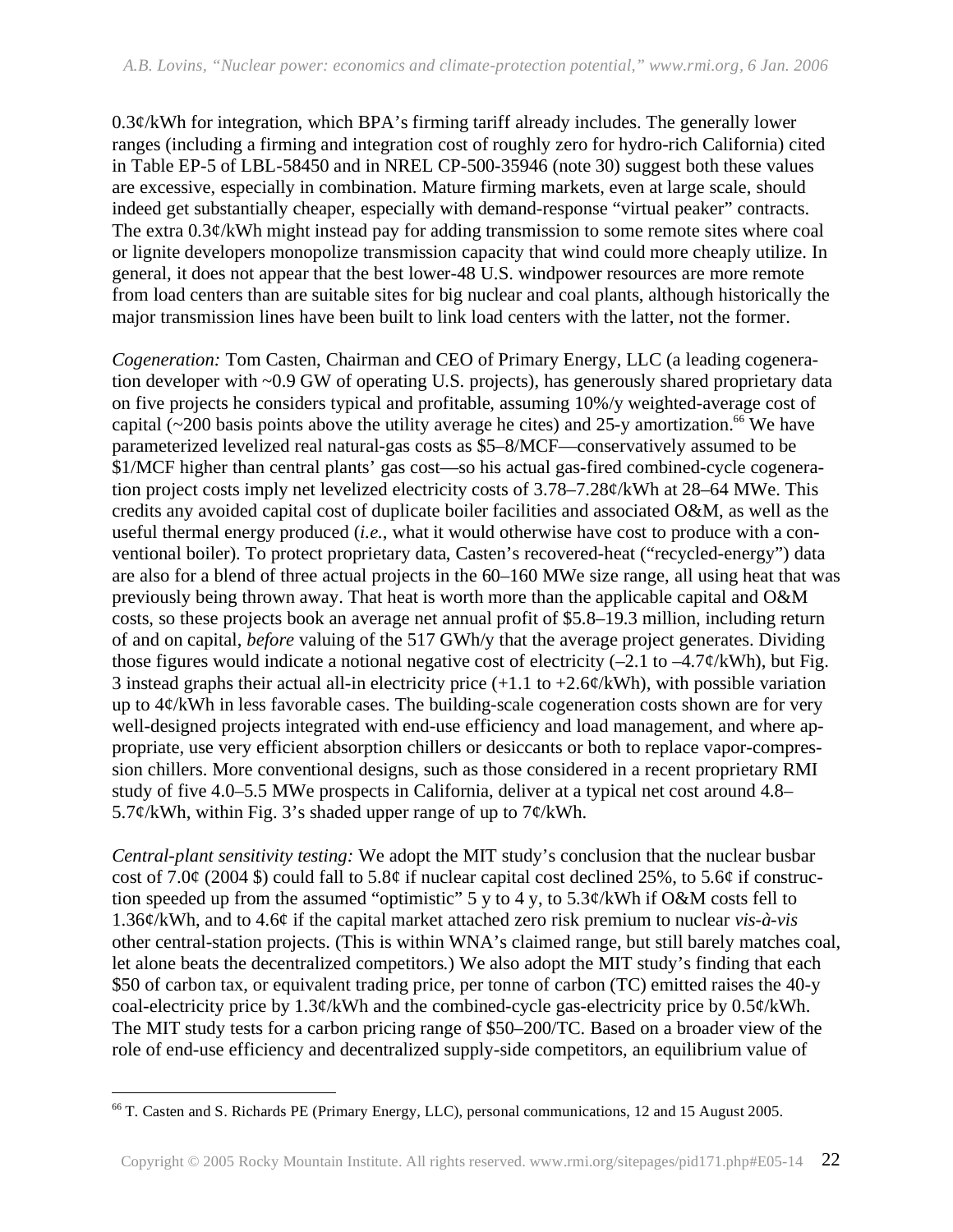even \$100/TC seems implausibly high, and a long-run market-clearing price in a comprehensive and efficient market seems more likely to range from negative to single digits,<sup>67</sup> but for conservatism, Fig. 3 sensitivity-tests an illustrative carbon tax of \$100/TC.

*End-use efficiency*: A detailed treatment of this complex subject is well beyond the scope of this paper, but Fig. 4 summarizes some key data. This graph compares the levelized cost of saving a kWh (normalized as nearly as possible to a uniform accounting basis) from a variety of utility program evaluation findings and from bottom-up engineering studies of efficiency potential.

*Fig. 4. Costs of saved electricity from some evaluated utility programs and some empirically based detailed engineering studies of national end-use efficiency potential.* 



The main primary or secondary data sources are diverse but representative.<sup>68</sup> Asterisked program-only costs are typically about half of total societal real resource costs (customers pay the rest). The best results shown are existence proofs of what is possible. Key implications include:

 $\overline{a}$ 

 $67$  Consistent with a value <\$50/TC, on 7 April 2005 the California PUC adopted the final imputed costs for CO<sub>2</sub> emissions to be used by the utilities as the "greenhouse gas adder" in long-term planning and procurement: a net present value of \$8/2000 lb  $CO_2$ , based on a cost of \$5 per ton  $CO_2$  in the near term, \$12.50 by 2008, and \$17.50 by 2013 (CPUC Decision 05-04-024, Conclusion of Law 7). To convert from \$/ton  $CO_2$  to \$/ton C, divide by <sup>68</sup> S. Nadel, Lessons Learned: A Review of Utility Experience with Conservation and Load Management Programs *for Commercial and Industrial Customers*, NYSERDA #90–8 (Albany), American Council for an Energy-Efficient Economy Publ. #U901 (1990),

www.aceee.org/store/proddetail.cfm?CFID=237174&CFTOKEN=57381814&ItemID=237&CategoryID=7; A.B. Lovins, "Negawatts: Twelve transitions, eight improvements and one distraction," *En. Pol.* **24**(4):331–343 (1996), RMI Publ. #U96-11, www.rmi.org/images/other/Energy/U96-11\_Negawatts12-8-1.pdf; A.B. Lovins, "Apples,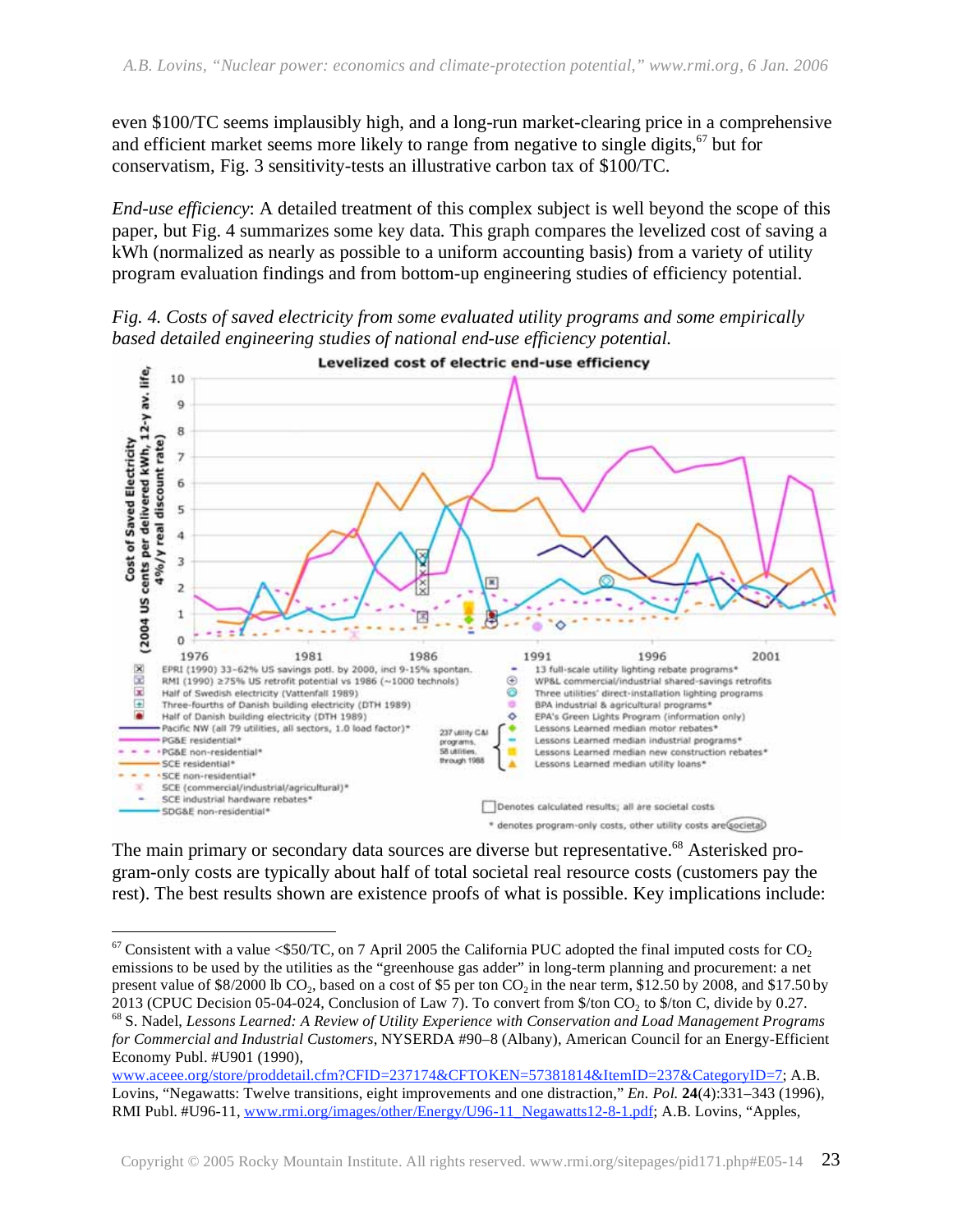- o Program costs tend to decline with experience, as shown by the recent evaluations for the three California investor-owned utilities<sup>69</sup> and the aggregate of the 79 Pacific Northwest utilities evaluated by the Northwest Power Planning Council.<sup>70</sup> California has generally mild climates, high building and appliance efficiency standards, and a long DSM history, so other sites lacking those attributes should tend to have bigger potential at lower costs.
- o Broad programs, especially those emphasizing the relatively costlier and higher-transaction-cost measures common in the residential sector (notably home shell retrofits), tend to cost a few ¢/kWh. In striking contrast, many programs targeting commercial and industrial savings cost much less, and the best ones cost less than 1¢/kWh. Potential savings in these sectors are so large that the data support  $\sim 1 \frac{\epsilon}{kWh}$  or lower societal cost for savings ~20% of total use, with higher or lower costs plausible depending on assumptions.
- $\overline{C}$  Very detailed bottom-up analyses for Danish buildings<sup>71</sup> and for all electricity uses in Sweden<sup>72</sup> and the United States<sup>73</sup>, and EPRI's moderately detailed estimate of U.S. potential savings<sup>74</sup>, show very large technical-potential savings ( $\sim$ 40–75+%) at total soci-

 $\overline{a}$ 

69 C. Rogers, M. Messenger, & S. Bender, *Funding And Savings For Energy Efficiency Programs For Program Years 2000 Through 2004.* Staff report for California Energy Commission, July 2005, www.fypower.org/pdf/CEC \_Trends2000-04.pdf, updated 1976–2004, M. Messenger & C. Rogers (CEC), pers. comms., Nov.–Dec. 2005. Evaluation protocols have evolved over the period graphed, but have been modern and stable since the mid-'90s; earlier evaluations may have been self-reported or less conservatively and completely included certain factors. 70 Northwest Power Planning Council, "Utility Conservation Achievements Reports: 2004 Survey," www.nwcouncil.org/energy/rtf/consreport/2004/Default.asp, and "Utility Conservation Achievements Reports: 2002<br>Survey," www.nwcouncil.org/energy/rtf/consreport/2002/Default.asp.

<sup>71</sup> J.S. Nørgård, a leading expert at the Danish Technical University (DTH/Lyngby), showed in detail how half the electricity in Danish late-1980s buildings could be saved at an average cost of 0.6¢/kWh, or three-fourths at 1.3¢/kWh (1986 \$): *Husholdninger og Energi*, Polyteknisk Forlag, København, 1979, updated and summarized in his "Low Electricity Appliances—Options for the Future," at pp. 125–172 in T.B. Johansson, B. Bodlund, & R.H. Williams, eds., *Electricity: Efficient End Use and New Generation Technologies and Their Planning Implications* (Lund U. Press, 1989).

72 B. Bodlund *et al.*, "The Challenge of Choices," in Johansson *et al.*, *id.*, 1989, showed for Vattenfall, the Swedish State Power Board, how to save half of Swedish electricity at 78% lower cost than making more (*i.e.*, at an average cost of 1.6¢/kWh in ~1986 \$). Sweden, like Denmark, is already quite energy-efficient. Vattenfall's CEO ordered removed from the paper the usual disclaimer saying it didn't represent the organization's official view.

73 E SOURCE (Boulder CO), *Technology Atlas* series (five volumes and numerous supplements, 1999– ), www.esource.com, subscription products by various authors, condensing six volumes by the author's COMPETITEK team at Rocky Mountain Institute, 1986–92. Those encyclopedic works, totaling 2,509 dense pages cited to 5,135 sourcenotes, assessed empirical cost and performance for  $\sim 1,000$  technologies; showed how to combine them into optimal packages; remain the most detailed assessment to date of the potential for electric end-use efficiency; and found that upwards of three-fourths of U.S. electricity (*vs.* 1986 frozen efficiency) could be saved at an average cost of ~0.6¢/kWh (1986 \$). The basic findings are summarized in A.B. Lovins, "Least-Cost Climatic Stabilization," note 35, referencing similar sectoral findings by other analysts. The RMI analyses excluded fuel-switching lifestyle changes, load management, technological progress beyond the late 1980s, and some technical options. How much of the indicated potential actually gets captured is a policy and marketing variable, but some utilities have in fact captured 70–90+% of particular efficiency markets in months to years through skillful marketing, suggesting that most of the national technical potential could actually be captured over a few decades.

74 EPRI, *Efficient Electricity Use: Estimates of Maximum Energy Savings*, CU-6746, 1990, summarized in A.P. Fickett, C.W. Gellings, & A.B. Lovins, "Efficient Use of Electricity," *Sci. Am.* **263**(3):64–74 (Sept. 1990). EPRI estimated that full application of late-1980s techniques to the expected 2000 U.S. economy could save (almost all cost-effectively) ~24–44% of U.S. electricity, not including a further 8.6% expected to occur spontaneously by then,

Oranges, and Horned Toads," *El. J.* **7**(4):29–49 (1994), available through www.sciencedirect/com or as RMI Publ. #U94-16; A.B. Lovins. "Letter to Professor Paul. L. Joskow, Department of Economics, MIT," 12 Jan. 1992, RMI Publ. #U93-2; A.B. Lovins. "Report to Minister for Industry and Economic Planning on matters pertaining to Victorian Energy Policy" [Australia], 30 Nov. 1990, RMI Publ. #U91-5.